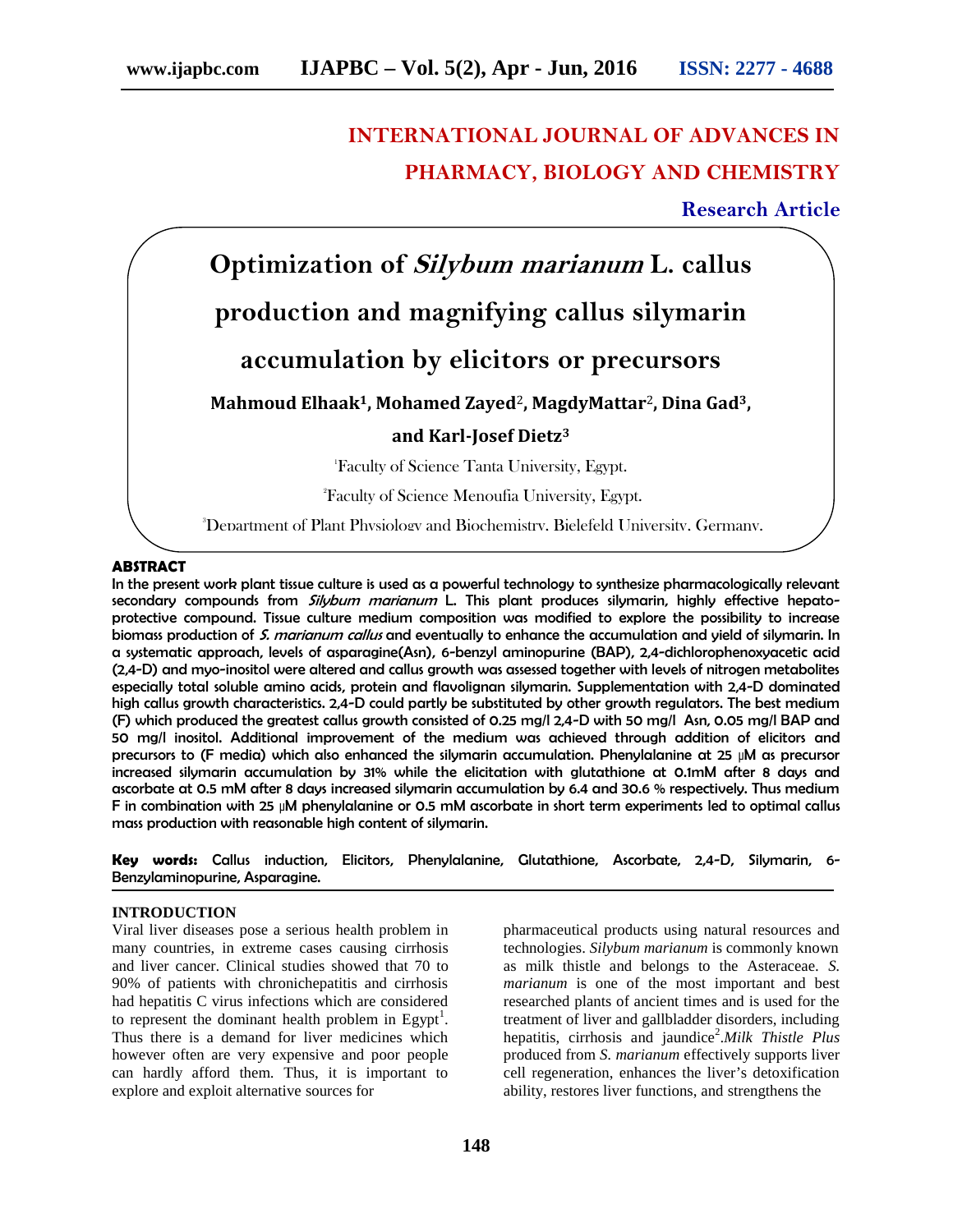immune system <sup>3</sup>. It contains the optimal combination of ingredients for the detoxification and protection of the liver. The main active compounds of milk thistle are silymarin and phenolic acids 3-4 .Silymarin consists of a mixture of flavonolignan compounds, the most abundant constituents are silibinin, isosilibinin, silicristin and silidianin<sup>5</sup>.

*S. marianum* geno types are able to grow in diverse habitats suggesting that ecotypes with more favorable amounts of flavolignan may be found expressing preferred traits for domestication and pharmacological purposes. However despite the economical and pharmaceutical value of *S. marianum* successful efforts for domestication and breeding of this species are scarce<sup>6</sup>. The efficiency of seed germination and the rate of seedling growth are low and poorly controllable in *S. marianum*. Both growth parameters highly depend on various biological and environmental factors <sup>7-8</sup>. Field-grown plants are affected by seasonal and somatic variations as well as environmental pollutants that may alter their medicinal value.

Plant tissue culture is a powerful tool for addressing basic questions and solving applied problems in plant biotechnology. The *in vitro* production of plant secondary metabolites is achieved under controlled conditions and thus does not dependent on environmental fluctuations<sup>9-10</sup>. During the last decades, micro-propagation and other *in vitro* methods became popular in commercial horticulture and agriculture for mass propagation of certain crop plants 11-12. Plant cell culture offers advantages over traditional field cultivation and chemical synthesis, particularly due to the facts that many natural compounds are either derived from slow-growing plants or from plants requiring elaborated growth conditions or because the active compounds are difficult to be synthesized with chemical methods<sup>13-1</sup>  $\frac{14}{14}$ . All these criteria apply to *S. marianum*, so that an *in vitro* culture system producing pharmacologically relevant compounds could be of major interest.

Major limitations of *S. marianum* cell cultures come from their instability during long-term culture and low product yield $10<sup>10</sup>$ . In order to increase yields for commercial exploitation, efforts have focused on the stimulation of biosynthetic activities of cultured cells using various methods <sup>15-16</sup>. Modified chemical and physical factors concerned the media components, phytohormones supplementations, pH, temperature and aeration and their effects on production of secondary metabolites have been extensively studied<sup>17-20</sup>. Optimization is particularly useful when the precursors are expensive. In this respect, several products were found to accumulate in cultured cells

to higher level than in native plants through optimization of cultural conditions.

In the present work, we analyzed the production of the liver protective compound silymarin in tissue cultures of Egyptian *S*. *marianum* (L.) with the main aim to establish a protocol for high yield production. To this end accumulation of this medical constituent was assessed in cultured tissues of *S. marianum* in dependence on growth time, medium composition and medium supply in combination with the effectors as phenylalanine, glutathione and ascorbate.

## **MATERIALS AND METHODS**

*Seed collection and preparation of explants:* Seeds of *S. marianum* were collected from naturally growing plants in Gharbiya district Egypt during the growing season 2011/12. Seeds were washed several times with distilled water and imbibed in distilled water for 1 h at 37°C to ease the removal of the testa without injuring the cotyledons. Following testa removal the two cotyledons were separated from each other. All steps took place in a laminar flow chamber. Cotyledons were surface-sterilized by three successive washes with ethanol (80% v/v) followed by Clorox  $(5\% \text{ v/v})$  for 50 several wash steps in sterilized distilled water. Subsequently, sterilized cotyledons were cultured on solidified Murashige and Skoog (MS) basal medium.

*Preparation of media:* Murashige and Skoog (MS) basal medium (4.4 g/l) was supplemented with 30 g/l carbon source (sucrose) and four concentrations of each 2,4-dichlorophenoxyacetic acid (2,4-D) (0, 0.25, 0.5, 1.0 mg/l), 6-benzylaminopurine (BAP)(0, 0.01, 0.05, 0.1 mg/l), asparagine (0, 25, 50, 100 mg/l) and myo-inositol  $(0, 25, 50, 100 \text{ mg/l})$  for obtaining 16  $(4*4)$  different media. The medium free of all growth regulators and medium with absence of 2,4-D in the presence of low concentrations of Asn, BAP and inositol were excluded since callus initiation was unsuccessful. The different concentrations of 2,4-D and BAP were obtained by diluting the stock solutions prepared at 0.5 and 0.05 mg/ml in ethanol (85%) respectively. Asparagine dissolved in drops of 1 M HClwas prepared as 50 mg/ml stock solution, myo-inositol at 50 mg/ml in distilled water. Each medium was labeled with alphabetical letters from A through O.

The pH of the medium was adjusted to 5.8 (using NaOH or HCl). The media were solidified by supplementation with  $7 \text{ g/l}$  agar. All media were autoclaved at  $121^\circ$  and a pressure of 1.2 kg cm<sup>-2</sup> for 20 min. Media (40 ml) were poured in sterilized conical 100 ml flasks before complete solidification.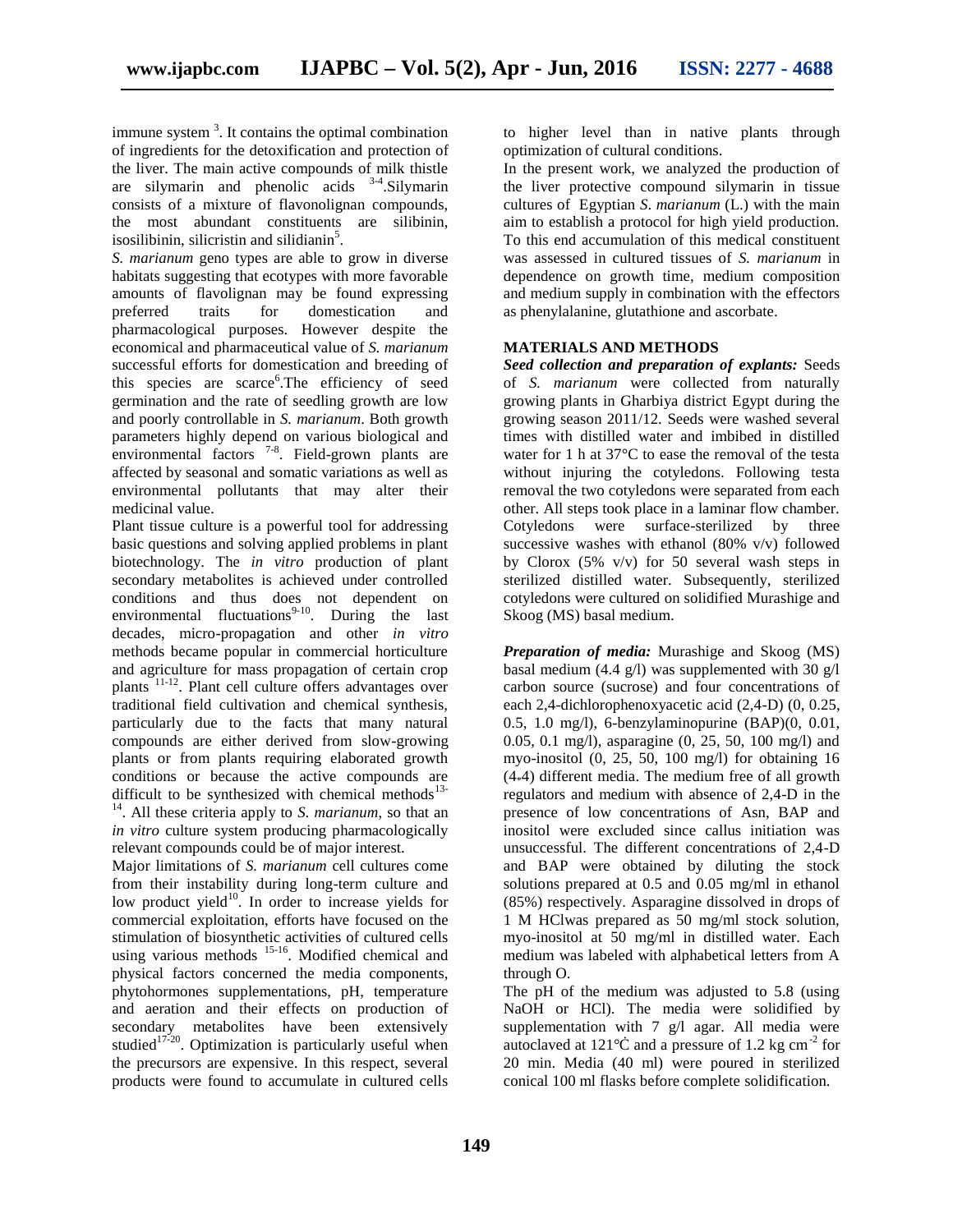The previously sterilized cotyledons were then cultured on solidified (MS) medium. Each treatment was replicated nine times. All cultures were incubated in the growth chamber at  $25 \pm 2^{\circ}$ C in darkness for 2 months during which callus was transferred to new medium after 21, 42 and 63 days of culturing. At these time points three flasks of each treatment were harvested for callus measurements.

*Precursor and elicitors:* Precursor and two elicitors, namely as phenylalanine, glutathione and ascorbate were added to the medium which led to high callus production (media F supplemented with growth regulators of 0.25 mg/l 2,4-D, 50 mg/l asparagine, 0.05 mg/l BAP and 50 mg/l myo-Inositol).

*Phenylalanine precursor:* A stock solution of 10 mM concentration was prepared by dissolving phenylalanine in distilled water, sterilized using 0.2μm micro filters and concentrations of 0, 1, 10, 25 and 100 µM prepared.

*Glutathione & ascorbate:* Glutathione and ascorbate stock solutions of 1 mg/ml (w/v) concentrations were prepared by dissolving 10 mg of glutathione and ascorbatein 10 ml of distilled water, filter sterilized using 0.2μm micro filters and used for preparing media with final concentrations 0, 0.1, 0.5, 1.0 and 2.0 mM. Glutathione and ascorbate were added to media F with long and short term designed experiments. In long term, explants of *S. marianum* cotyledons were cultured on solidified MS media (F medium) supplemented with different concentrations of glutathione and ascorbate. While in short term experiments glutathione and ascorbate were applied to cultured callus with age 42 day on media F. Then callus was harvested 4, 8, 12 and 16 days after the treatments.

*Growth parameters:* Characteristics of induced calli in all treatments were measured at 21 day intervals for two months. Measured parameters were callus fresh weight (FW),dry weight (DW), water content (WC), growth rate (GR), percentage of callus induction (PCI), day of callus induction (DCI), mortality after first cutting (MFC), mortality after second cutting (MSC), growth rate after first cutting (GRFC) and growth rate after second cutting (GRSC). At harvest time the calli of the three flasks from each treatment were freed from medium, and washed with distilled water and used for the determination of callus fresh weight. Afterwards calli were dried at 40°C until constant weight was reached and their weights were recorded.

*Relative water content (%RWC):* Callus samples of known fresh weight were dried in an oven set at 70°C for 24 h and RWC was calculated by the following formula:

## $%RWC = 100*(FW-DW)/DW$

*Callus growth rate (%GR):* was calculated according to equation

 $%$  GR = 100<sup>\*</sup>[(FW<sub>F</sub>-FW<sub>I</sub>)/FW<sub>I</sub>]/(T<sub>F</sub>-T<sub>I</sub>)

Where I and F were the initial and final callus weight and T is the time.

*Percentage of callus induction (PCI):* was evaluated after induction of explants in Petri dishes  $21$ . Percentage of callus induction was calculated with the following equation:

 $%PCI = 100^{\circ}$ (number of cotyledons producing callus/number of cultured cotyledons planted in Petri dish).

*Day of callus inductions (DCI)* was obtained by monitoring appearance of the first cell amplifications that could be detected with naked eye. Day callus induction = Number of days from culturing until callus induction.

Regeneration ability of callus was determined through cutting callus into two pieces each  $21<sup>st</sup>$  day and re-cultivation on new medium. The percentage of growth rate after first and second cutting were measured as previously mentioned. Callus mortality after first and second cutting was recorded.

*Callus volumes (V cm<sup>3</sup>):* were measured by using measuring cylinder containing specific volume of water and the increase in water level in the cylinder was recorded and represented the callus volume per  $\text{cm}^3$ .

*Callus bulk density:* was calculated according to equation

 $(CBD \, mg/cm^3)$  = Callus dry weight (mg)/callus volume  $(cm<sup>3</sup>)$ 

**Spectrophotometric measurement of Silymarin:** The content of silymarin compounds in *S. marianum* callus was tentatively quantified<sup>22</sup>. The methanol extract was evaporated under a hood. The dried residue was redissolved in 1 ml methanol. Then 0.5 ml of 2,4-dinitrophenylhydrazine-sulfuric acid (DNPH) reagent was pipetted to 0.25 ml of the methanolic solution and placed in a water bath of 55°C for 50 min. After cooling to room temperature 1.75 ml of KOH-methanol (10%v/v) was added. Subsequently, the complete assay solution was transferred to a centrifuge tube. Following addition of 5 ml methanol, the mixture was centrifuged at 3000 rpm for 15 min. The absorbance of the supernatant was measured at 490 nm with a spectrophotometer (Cary 300, version 9, Agilent, Santa Clara, CA, USA).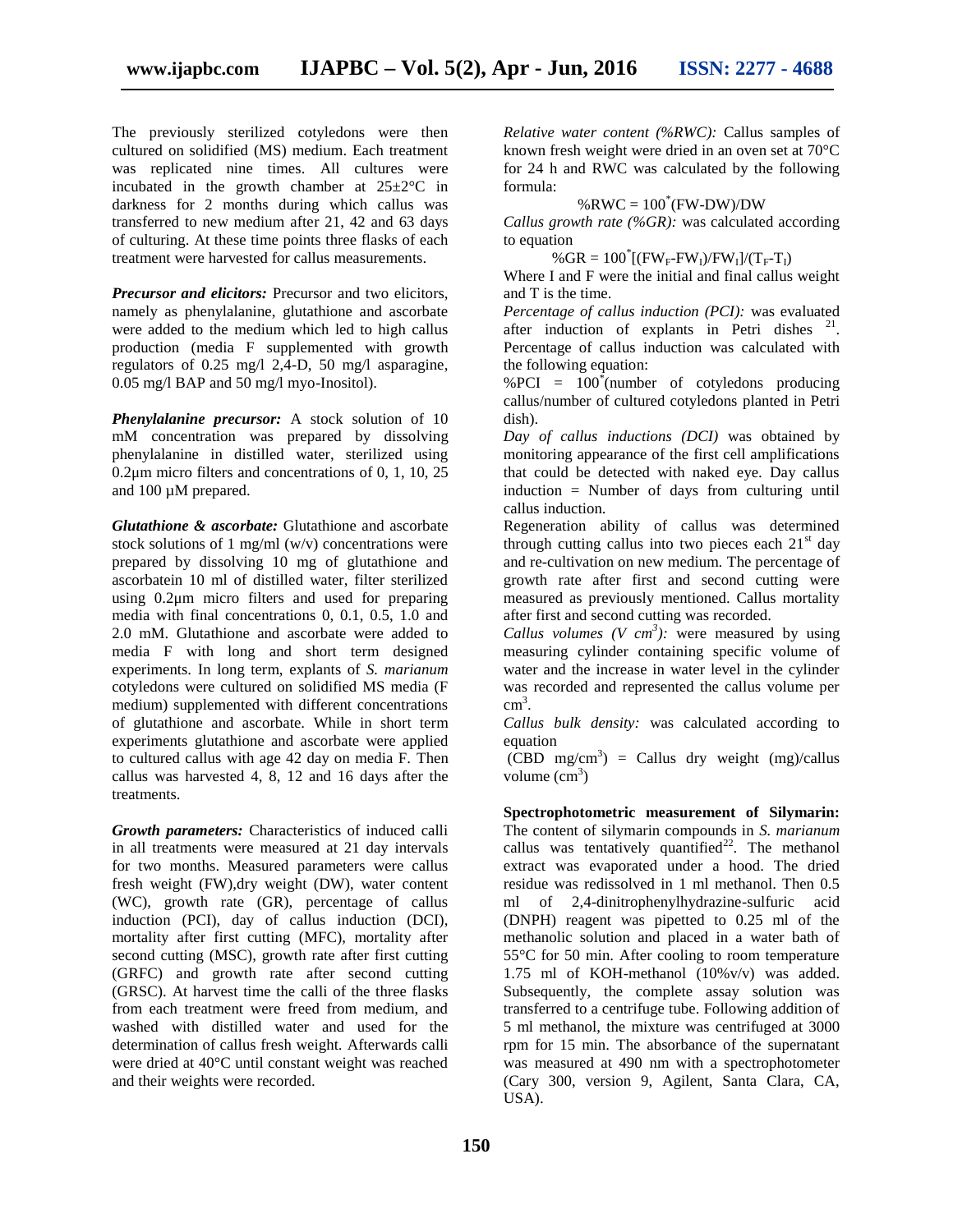The silymarin content (calculated as silibinin) was calculated by the following formula:

% silymarin = A  $\times$  25/( $\frac{1\%}{1\%}$   $\times$  DW) = (A\*10\*7.5\*10<sup>-6</sup>  $3$ / (585\*G)

where A is the absorption at 490 nm, 585 is the specific absorption coefficient and G is the mass of the sample (g).

*Quantitative estimation of total soluble proteins:* The total soluble proteins content was estimated quantitatively in borate buffer extract. Using 0.1 ml (borate buffer extract) was mixed with 3 ml Coumassie Brilliant Blue reagent<sup>23</sup>. The absorbance was measured spectrophotometrically at 595nm after 2 min. The protein content was calculated as mg/g d.wt following calibration curve with bovine serum albumin protein.

*Estimation of total free amino acids:* Amino acid content was determined, 0.1 g dried callus was grinded in 5 ml of 80 % ethanol, filtered and centrifuged. To 0.1 ml of extract 1.9 ml of ninhydrin citrate buffer-glycerol mixture was added $^{24}$ . The mixture was heated in boiling water bath for 12 min, cooled to room temperature and following shaking, the optical density was read at 570 nm within 1h. The blank was prepared 0.1 ml of 80 % ethanol instead of extract. Glycine was used for standardization. The amino acid concentration was expressed as mg per g dry mass.

*Statistical analysis:* The obtained results were statistically assessed using one and two way ANOVA to determine the degree of significance<sup>25</sup>. All statistical methods were applied using the SPSS statistical software package. Standard errors were added in the tables as  $\pm$  SE.

## **RESULTS**

The optimization of the *in vitro* production of secondary compounds of *Silybum marianum* L. tissue culture was carried out under laboratory conditions. Concentrations of the auxin-analogue 2,4-D, the cytokinin BAP, and myo-inositol were systematically altered and led to significant variations in the plant callus growth parameters (Table1).

#### **Callus growth criteria**

The growth parameters fresh weight and dry weight of the calli were recorded after 21, 42 and 63 d (Table 1). After 21 d on medium K which contained 0.5 mg/l 2,4-D combined with high concentration of Asn, BAP and inositol callus accumulated the highest amount of biomass(FW 120 and DW 18 mg) followed by medium N supplemented with high concentrations of all growth regulators. The lowest value of FW and DW was recorded on media H with 28 mg and 7 mg respectively. Thus a 4.6 times variation in callus FW and 2.5 fold variation in callus DW was achieved by changing the growth regulators concentrations. After 42 and 63 d medium F with a low concentration of 2,4-D combined with intermediate concentrations of Asn, BAP and inositol enabled the highest callus mass production. The lowest levels of callus biomass after 42 and 63 d was observed in medium H supplemented with 0.5 mg/l 2,4-D in the absence of Asn, BAP and inositol. The highest and lowest callus FW and DW differed by factors between 4.5 and13.3 times at 42 and 63 d respectively. The results indicate the predominant significance of adjusting the concentration of the auxin analogue.

Callus growth rates (Table 2) varied with progression of the experiment and in dependence of the 2,4-D concentration. Media supplemented with 0.5 mg/l 2,4-D combined with high concentration of Asn, BAP and inositol (medium K) produce the highest rate of callus growth after 21 d of 57.5 %. The highest growth rate was 12 % per day and occurred at low concentration of 2,4-D combined with medium concentrations of Asn, BAP and inositol (medium F) after 42 d. Medium I enabled the highest growth rate after 63 d which corresponded to 19 % per day. Media free of 2,4-D with intermediate and high concentration of Asn, BAP and inositol(media B, I and H) caused low growth rates after 21, 42 and 63 d respectively.

Callus volumes grown in high 2,4-D concentration combined with intermediate concentrations of Asn, BAP and inositol (medium N) produced the maximum volume after 21 d. After 42 d medium G induced the highest callus volume  $(0.4 \text{ cm}^3)$ . After 63 days 0.25 mg/l 2,4-D combined with medium concentrations of Asn, BAP and inositol (media F) produced callus volume 1.5cm<sup>3</sup>. Media H, L and D produced the lowest volume of *S. marianum* callus after 21, 42 and 63 d.

Callus water content was strongly influenced by media composition in a time dependent manner (Table 3). The low concentration of 2,4-D (0.25 mg/l) with medium concentrations of Asn, BAP and inositol in medium F at 63 d gave the highest callus water content of 1225 %, followed by medium J with 0.5 mg/l 2,4-D and intermediate concentrations of Asn, BAP and inositol. Media free of 2,4-D with intermediate (medium B) and high concentrations (medium C) of Asn, BAP and inositol and media lacking Asn, BAP and inositol (medium H) led to the lowest callus water contents in the range of 500 % after 63 day. Media supplemented with 1 mg/l 2,4-D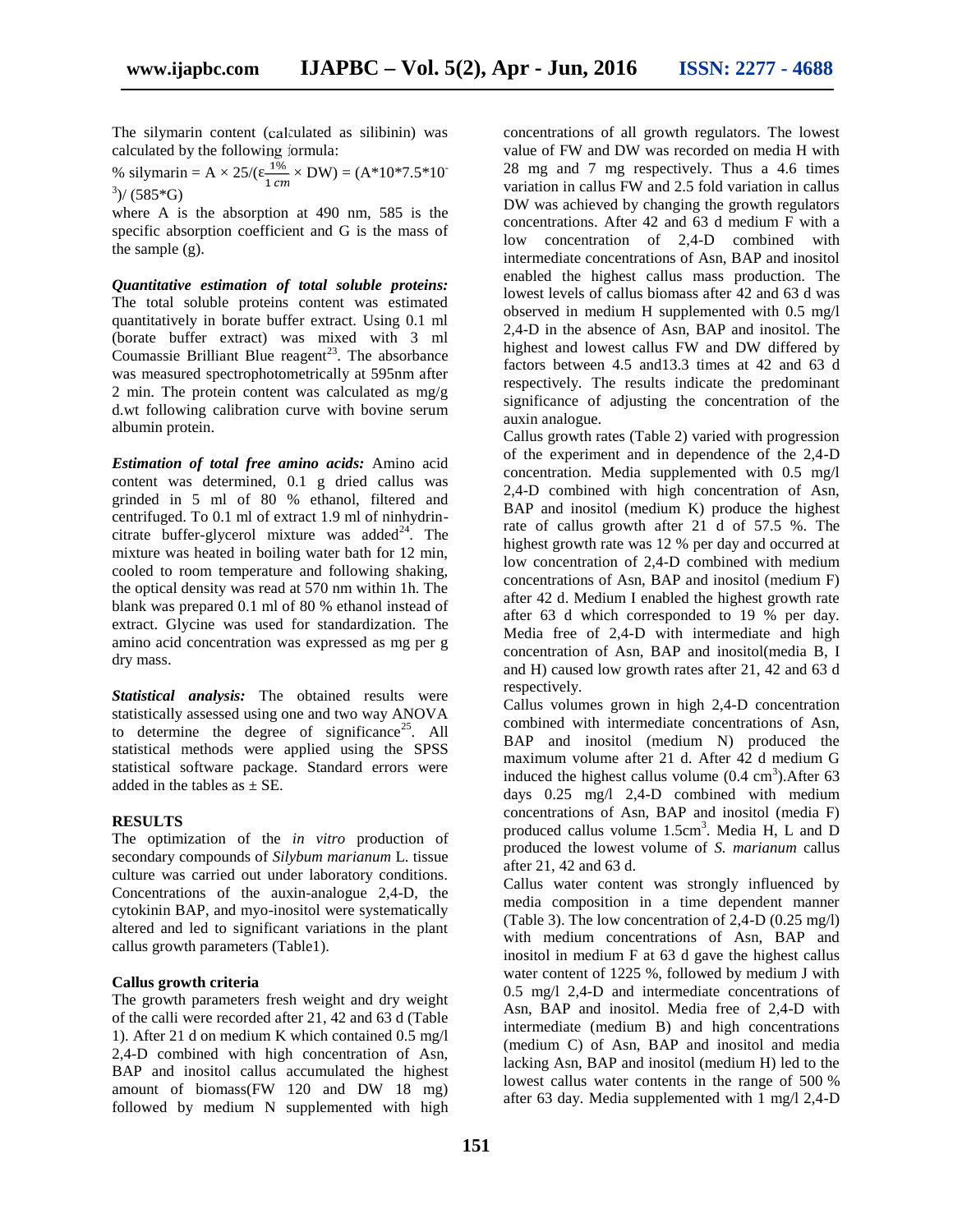combined with medium concentrations of Asn, BAP and inositol (medium M) produced high amount of callus water content after 21 d also in absence of Asn, BAP and inositol (medium L) produce the highest water content after 42 d. It is also important to note that the RWC of callus increased with time of callus growth on the different media.

Callus characteristics such as FW, DW, RWC and GR depended on the time of growth regardless of the medium growth regulator composition (Fig.1). While callus FW, DW and RWC increased with growth time as expected, the relative GR on the opposite decreased with time. These data indicated that the increase in callus FW was a result of increased RWC and to a minor extent of callus growth. This was confirmed by the increase in callus DW indicating accumulation of metabolites in callus.

Callus bulk density was the lowest  $(70 \text{ mg/cm}^3)$  in medium J supplemented with 0.5 mg/l 2,4-D and intermediate concentrations of Asn, BAP and inositol after 63 d. Medium E produced the highest of 122 mg/cm<sup>3</sup>. Medium B and F produced the highest bulk density after 21 and 42 d respectively.

### **Callus induction percentage and time**

High callus induction required high concentrations of all growth regulators (Table 4) as confirmed by 100% callus induction in medium J and O. The lowest induction occurred in medium D containing lowest 2,4-D levels and lacking Asn, BAP and inositol. In media without Asn, BAP and inositol increased 2,4-D concentration enhanced callus induction with 86% callus induction in medium L. Media devoid of 2,4-D needed high concentration of the other growth regulators for (medium C 83% callus induction). Short periods of around 10 d required for callus induction are important characteristics for suitable media, and were observed for media F, G and L. In a converse manner cotyledons on medium C needed a period of more than four weeks (31 d) for callus induction. This was the longest lag phases among all tested media. Medium C contains the highest concentration of the other growth regulators but lacks 2,4-D. The data reveal medium J which induced 100 % callus with a slight delay (14 d) as one of the best media because it also required intermediate concentrations of all growth regulators.

The ability of callus to grow and survive after first and second cutting of callus into two pieces and re culturing on new media with the same composition was intended to reveal information on callus stability and sensitivity to disturbance (Table4). All calli survived(zero death) after cutting at 21d, while three media proved to be less suitable for callus survival after cutting at 42 d, namely H, L and O. These media lack BAP, inositol and Asn or containing the highest levels of all effectors. On media H and O half of the calli dried and 17 % was dry on medium L.

The callus growth rate after first and second cuttings was lower than from the primary cotyledon explants which indicate that callus age reduced its growth rate on new media (Table 4). The data also show that callus initiation must be from cotyledon. Absence or low 2,4-D concentrations combined with intermediate or high concentrations of Asn, BAP and inositol led to the highest growth rate after first initiation of callus from callus cutting with a maximum rate on medium E.Callus growth rate after second callus cutting was particularly high in the absence of 2,4-D in media supplemented by high concentrations of Asn, BAP and inositol (C medium). In addition, the used concentration of 2,4-D without Asn, BAP and inositol also enabled moderate growth rate of callus after the first cutting but caused a negative growth rate in media O,H and L after second cutting coinciding with growth stagnation and death.

## **Accumulation of important metabolites**

Calli that had been grown on the various media for 63 days, were analyzed for contents of some nitrogenous primary and for secondary metabolites (Table 5).The content of silymarin, protein and amino acids varied significantly in the callus produced by the different media. Absence of 2,4-D with high concentration of Asn, BAP and inositol (medium C) produce the highest amount of total soluble protein 35 mg/g dw while medium G produce the lowest amount of protein. Protein accumulation in *S. marianum* seeds was high (40 mg/g dw) compared with callus produced protein by all kinds of media. In a converse manner, calli kept at high concentration of 2,4-D in the absence of Asn, BAP and inositol in medium L accumulated free amino acids (5.7 mg/g)more than on other media. Calli on medium F produced low amount of amino acids even with absence or intermediate concentrations of Asn, BAP and inositol. *S. marianum* seeds accumulate the lowest amounts of amino acids compared with callus from all other media types. This may indicate to greater drainage of amino acids into protein synthesis in the seeds as indicated by the ratio of amino acids and protein.

The accumulation pattern of the secondary metabolites classified as silymarin differed completely from that of protein and amino acids since 0.5 mg/l 2,4-D combined with intermediate concentrations of Asn, BAP and inositol (medium J) enabled the synthesis of the highest amount of silymarin (26 mg/g) compared with other media. Also, medium J enhanced silymarin synthesis of 2.9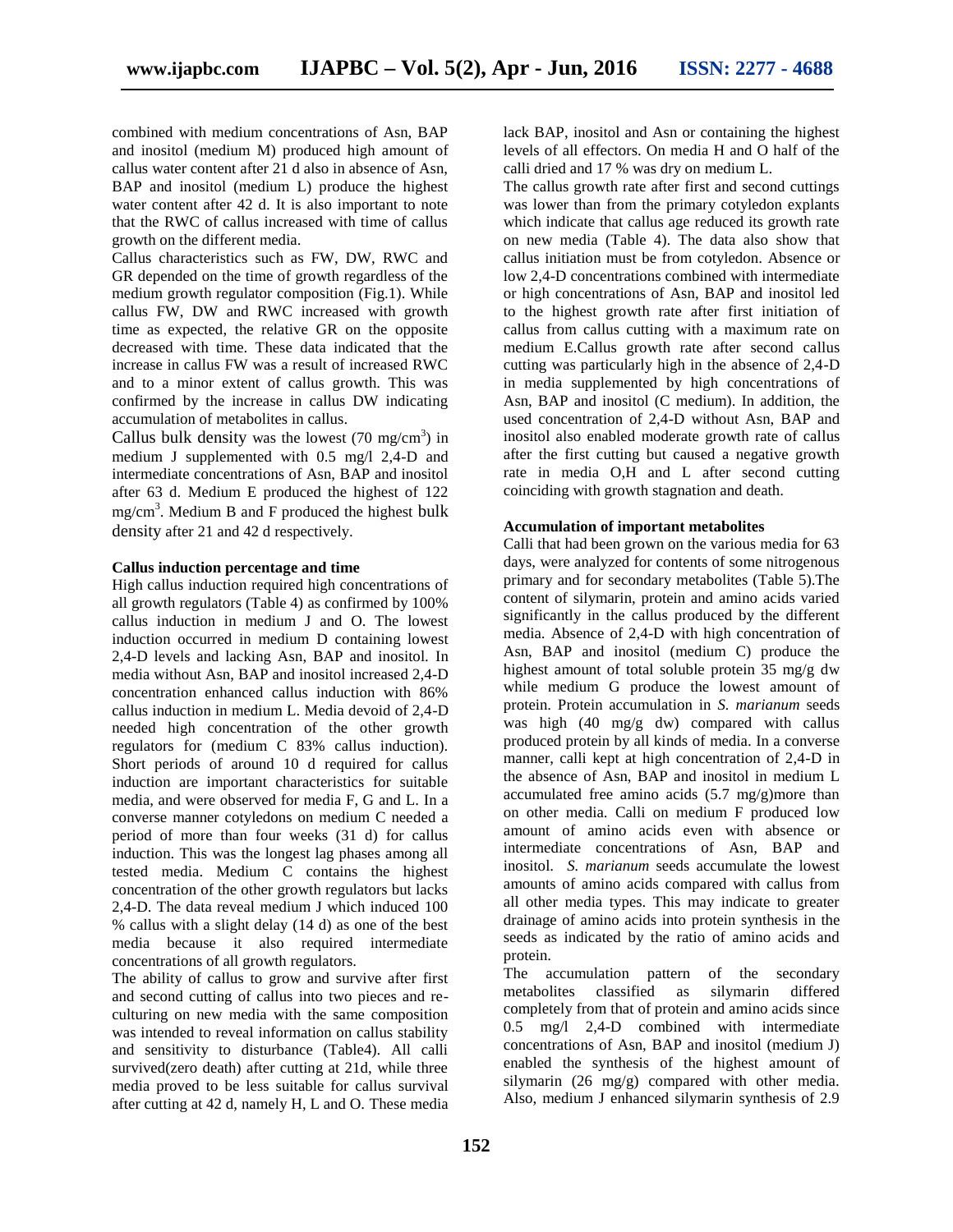times in callus compared to seeds. Likewise, callus grown with medium G synthesized the lowest levels of silymarin. The seeds acquired the lowest content of silymarin compared to all of the used media. Medium G which produced the lowest silymarin in callus led to slightly high value than that of seeds. Out of previous data (Table 1 and 5) medium F led to the greatest amount of silymarin where 118g dry weight produced 2.659g silymarin in comparison with medium J which mediated accumulation half this amount. Therefore medium F was used for the next experiments.

### **Modification of media by elicitors**

In the next step, further improvement was tested in the presence of low molecular mass antioxidants. To this end the growth criteria and callus induction efficiency were measured in the improved medium Fin the presence of different concentrations of glutathione and ascorbate (Table 6 and 7).

## **Effect of glutathione and ascorbate elicitor concentration on callus growth criteria**

*a-Glutathione:* Cotyledons of *S. marianum* seeds were cultured on solidified MS F media containing 0, 0.1, 0.5, 1 or 2mM glutathione elicitor. Callus fresh weight was significantly increased by 0.1 mM glutathione (22 %comparing with the control) after 21d and with 26 % after 42d (Table 5). Then FW progressively decreased with increasing glutathione concentration and after 21 and 42 days. The dry weight of callus was increased slightly by 0.1mM glutathione but decreased progressively when concentration increased. Accordingly callus growth rate was highest at 0.1 mM after 21 d.<br> **b**- **Ascorbate:** With distinct

*b- Ascorbate:* With distinct concentration dependency than glutathione, ascorbate had a positive effect on callus fresh weight with increasing the concentration up to 1 mM where the increase was 35% after 21d, while only 5% at 100 µM after 42d and it tended to decrease at 2 mM ascorbate. The dry weight on the opposite decreased with an increasing amount by the ascorbate concentrations indicating that the increase in fresh weight was due to increased water content. Callus growth rate significantly increased with increasing ascorbate concentration up to 1 mM after 21d, while it tended to decrease with increasing concentration of ascorbate after 42d.

## **Effect of glutathione and ascorbate on callus induction**

Percentage of callus induction is an important parameter for biomass production. It reached 100 % at low glutathione concentrations, but slightly dropped at 1 and 2 mM where induction was 83%

and 88% respectively. Different concentrations of ascorbate increased callus induction to 100 % compared with the control of plain medium F which was 83 %.

## **Effect of glutathione and ascorbate elicitor concentration on callus silymarin**

The presence of glutathione and ascorbate elicitors altered the accumulation of silymarin in *S. marianum* callus after 42 d (Figure2). Glutathione supplementation to the medium F increased accumulation of silymarin with a maximum at 0.1mM (by 10.5%) and reduced it at higher concentrations. Supplementation of medium F with different ascorbate concentrations had no significant impacts on silymarin biosynthesis even higher concentrations more than 0.1mM inhibited it remarkably.

### **Effect of culture age on accumulation of silymarin in the presence of glutathione and ascorbate**

Results of silymarin contents in callus after adding glutathione and ascorbate for short period were recorded in (Fig. 3). Callus with age 42 day were sub cultured on medium F in the presence of glutathione and ascorbate. Callus was harvested after short time periods of 4, 8, 12 and 16d.The silymarin content depended on the glutathione concentration. After 4 d silymarin content was only different in medium supplemented with 0.1mM glutathione where it had increased by 4.6% compared to F medium. After 8 d silymarin content was highest in the presence of 1 mM glutathione with 27.8% over control. Callus harvested from media supplemented with different ascorbate concentrations revealed no significant differences in silymarin accumulation. Maximum silymarin accumulation occurred in callus with 0.5mM ascorbate after 8d harvest at which initiate silymarin was by 20.8%.

### **Effect of phenylalanine precursor on silymarin accumulation**

The amount of silymarin in callus tissue varied due to the increase in phenylalanine concentration in medium F (Fig.4). Silymarin increased in phenylalanine- supplemented medium with a maximum at 25  $\mu$ M which enhanced accumulation of silymarin significantly by 31.4%. Silymarin accumulation decreased with increasing the concentration of phenylalanine.

## **Accumulation of silymarin in media with different modifications**

The silymarin contents on the different modifications of F medium are summarized in (Fig.5). Media F was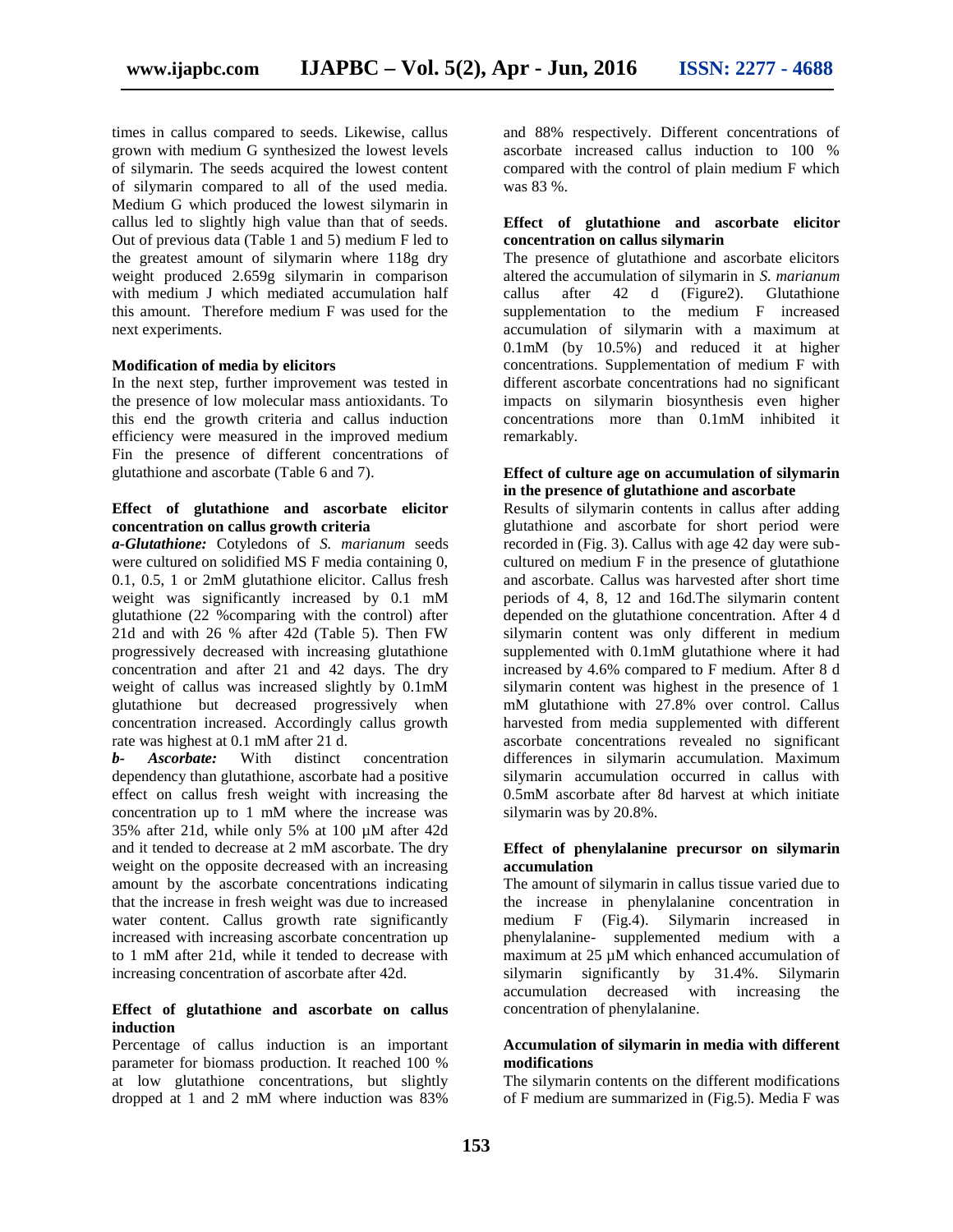already selected from 14 tested media and used as control for comparison between different modifications. Addition of 25µM phenylalanine,as a precursor and 1mM of glutathione after 8 d and 0.5 mM of ascorbate after 8 d as elicitors to media F induced callus increased silymarin accumulation by 31.4, 6.4 and 30.6% respectively, compared with that induced by media F. Apparently supplementation of media F with phenylalanine is particularly suited to increase the induced callus mass and its silymarin content.

## **DISCUSSION**

*S. marianum* callus may serve as alternative source for liver protective pharmacological drugs and thus callus-based approaches would be of significant interest for economic and ecological reasons $26-27$ . Callus induction from cotyledons in the present study was strongly affected by endogenous and exogenous factors. Supplementing the growth media with different concentrations of mineral elements, growth regulators, amino acids and vitamins is known to influence callus induction and accumulation its secondary metabolites<sup> $28-29-30$ </sup>. The auxin-analogue 2,4-D and the cytokinin 6-BAP as growth substances in the used concentrations acquired varied effects on callus formation. The use of 2,4-D alone or in combination with other hormones has become almost routine in inducing somatic embryogenesis in seed culture  $31$ . It is often used despite indications that 2,4-D might cause some health problems  $32$ . Therefore, keeping 2,4-D at least needed level is intended in this study.

After 21 d of callus growth medium K containing 0.5 mg/l 2,4-D with high concentrations of Asn, BAP and inositol gave rise to the highest amount of callus biomass (FW 120 mg and DW 18 mg) followed by medium N supplemented with high concentrations of all growth regulators as also found<sup>33-34</sup>. The lowest value of FW 28 mg and DW 7 mg occurred in medium H supplemented by 0.5 mg/l 2,4-D in the absence of Asn, BAP and inositol. Out of the present results, the suitable growth regulator concentrations combination of medium F resulted in 4.6and 2.5 times elevated callus FW and DW. After 42 and 63 d of callus growth on medium F with low 2,4-D<br>concentration combined with intermediate concentration combined with concentrations of Asn, BAP and inositol caused the highest callus FW and DW while medium H still caused the lowest of them.

Increasing time of callus growth increased the difference between the highest and lowest callus FW and DW which were 8.3, 13.3 and 5.4 times at 42 and 63 d of callus growth respectively. This specifies the significance of appropriately adjusting the

concentration of the growth regulators and the time for harvesting the best callus mass  $35$ . It is also important to note that the RWC of callus increased with time of callus growth under the different media. Callus growth rate was enhanced by low 2,4-D concentration (media F and I) but it was reduced to its minimum in media free of it (media B, I and H) $^{36-}$  $37$ . The calculated relationships indicated an increasing trend of callus FW, DW and RWC with time of callus growth while GR on the opposite showed a decreasing trend of variation because of the increase in callus DW and water content caused by accumulation of metabolites in callus and not exhausted in growth activity. This was confirmed by the increase in Callus bulk density from 70 to 122 mg/cm<sup>3</sup> indicating appreciable effect of medium adjustment on dry mass accumulation in callus.

Physical and chemical stimuli have been widely employed as elicitors to increase desired compounds in plant cell cultures such as terpenoids $38$ , coumarin derivatives<sup>39</sup>, alkaloids<sup>40</sup> and flavonoids<sup>41</sup>. Elicitation is also effective on a secondary pathway which leads to the production of interested compounds which are not phytoalexins<sup>38</sup>.

There is a growing body of evidence indicating that the role of ascorbate and glutathione in plants extends beyond their intensively explored antioxidant function<sup>42</sup>. It has been demonstrated that high ascorbate and glutathione levels are required for normal progression of the cell cycle in meristematic tissues<sup>43-44-45-46-47</sup>. Present results also showed significantly increases in callus fresh and dry weights by 0.1 mM glutathione (22 % after 21d and 26 % after 42d.) while high concentrations progressively decreased callus weights at both dates of callus growth. Callus growth rate reached its highest percentage at 0.1mM after 21 d.

Glutathione has been considered as a hub in cell redox metabolism due to its multiple and central functions. Glutathione is buffer of the thiol redox state of cellular compartments, protects and regulates protein thiols by glutathionylation, is regenerating substrate of ascorbate in the water-water cycle, stores nitric oxide as nitrosoglutathione, is conjugated to xenobiotics and metabolites for transport and compartmentation and donates electrons via glutaredoxins to peroxiredoxins which are involved in peroxide detoxification and redox signaling<sup>48-49-50</sup>. Modifications in cell glutathione contents alter gene expression and metabolism, e.g. induces expression of defense genes<sup>51</sup>. Thus it is not surprising that supplementation of callus medium with glutathione alters synthetic activities for secondary compounds as shown here for silymarin.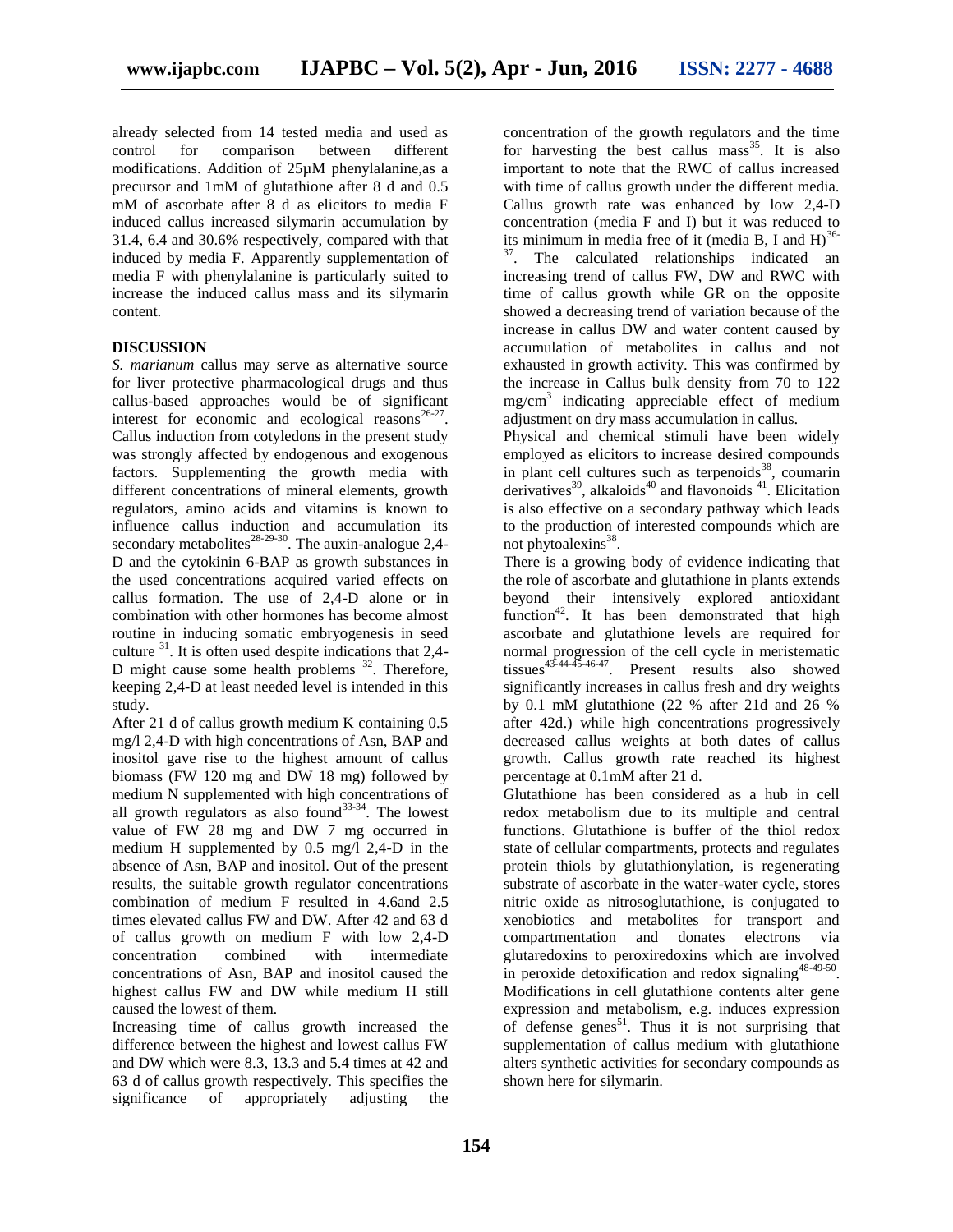Ascorbate concentrations up to 1 mM after 21d and to 100 µM in 42d callus had a positive effect on callus fresh weight with increases by 35% and 5% respectively. Higher concentration decreased callus FW. Dry weight on the opposite decreased with an increasing ascorbate concentrations indicating that the increase in fresh weight was due to increased water content. Callus induction was 100 % at all concentrations of ascorbate and glutathione except high concentrations of glutathione. Ascorbate is directly involved in the regulation of two processes that mediate morphogenic responses in plants: cell division and elongation in addition to the regulation of mitotic activity in the meristems<sup>52-53-54</sup>.

Phenylalanine as precursor of flavonoids caused a marked silymarin accumulation. Phenylalanine at 25 µM concentration enhanced accumulation of silymarin by 31.4% as found by many author's  $55-56-57$ . The exogenous addition of phenylalanine or

intermediate compounds to culture medium may increase the yield of compounds of interest in *Taxus*  $cutures<sup>17</sup>$ .

In summary, the conditional accumulation of silymarin in callus of *S. marianum* was a result of growth regulators and time of callus harvesting adjustment. It is also, a function of phenylalanine as precursor, glutathione and ascorbate which should be further explored in combination. This should allow for maximizing the yield of callus biomass production and accumulation of secondary compounds with potential effects in liver disease treatment.

#### **ACKNOWLEDGEMENTS**

This work was supported by the Egyptian mission sector as joined supervision between Menoufia University in Egypt and Bielefeld University in Germany.

**Table 1 Effect of medium composition on** *S. marianum* **callus fresh weight (FW) and dry weight after 21, 42 and 63 days of growth.**

|               |                                 |                |                |                 |                            | $\mathbf{u}$ , $\mathbf{v}$ , $\mathbf{v}$ , $\mathbf{v}$ , $\mathbf{v}$ , $\mathbf{v}$ , $\mathbf{v}$ , $\mathbf{v}$ , $\mathbf{v}$ , $\mathbf{v}$ , $\mathbf{v}$ , $\mathbf{v}$ , $\mathbf{v}$ , $\mathbf{v}$ , $\mathbf{v}$ , $\mathbf{v}$ , $\mathbf{v}$ , $\mathbf{v}$ , $\mathbf{v}$ , $\mathbf{v}$ , $\mathbf{v}$ , $\mathbf{v}$ , |                             |                            |                         |                         |  |
|---------------|---------------------------------|----------------|----------------|-----------------|----------------------------|-------------------------------------------------------------------------------------------------------------------------------------------------------------------------------------------------------------------------------------------------------------------------------------------------------------------------------------------|-----------------------------|----------------------------|-------------------------|-------------------------|--|
|               |                                 |                |                |                 | FW [mg]                    |                                                                                                                                                                                                                                                                                                                                           |                             | $DW$ [mg]                  |                         |                         |  |
|               | Growth regulators levels [mg/l] |                |                |                 | 21d                        | 42 d                                                                                                                                                                                                                                                                                                                                      | 63 d                        | 21d                        | 42 d                    | 63d                     |  |
| Media<br>Code | $2,4-D$                         | Asn            | <b>BAP</b>     | <b>Inositol</b> |                            |                                                                                                                                                                                                                                                                                                                                           |                             |                            |                         |                         |  |
| $\mathbf{A}$  | $\overline{0}$                  | 25             | 0.01           | 25              | NI                         | NI                                                                                                                                                                                                                                                                                                                                        | NI                          | NI                         | NI                      | NI                      |  |
| $\bf{B}$      | $\overline{0}$                  | 50             | 0.05           | 50              | $35 \pm 7^{\mathrm{a}}$    | $54 \pm 10^a$                                                                                                                                                                                                                                                                                                                             | $98 \pm 12^a$               | $12\pm2$ <sup>bcde</sup>   | $10\pm1^a$              | $15 \pm 0.5^{\text{a}}$ |  |
| $\mathbf C$   | $\theta$                        | 100            | 0.1            | 100             | $51 \pm 19^{ab}$           | $72 \pm 12^a$                                                                                                                                                                                                                                                                                                                             | $139 \pm 3^a$               | $13\pm3$ bcde              | $15 \pm 2^{ab}$         | $23\pm1^{ab}$           |  |
| D             | 0.25                            | $\overline{0}$ | $\mathbf{0}$   | $\overline{0}$  | $29 + 8^a$                 | $52 + 9^a$                                                                                                                                                                                                                                                                                                                                | $92 \pm 14^a$               | $9\pm1^{ab}$               | $11\pm1^a$              | $13 \pm 1^a$            |  |
| ${\bf E}$     | 0.25                            | 25             | 0.01           | 25              | $26 + 8^a$                 | $61 \pm 15^a$                                                                                                                                                                                                                                                                                                                             | $175 \pm 84^{\mathrm{a}}$   | $8\pm1^a$                  | $12 + 2^a$              | $22 + 7^{ab}$           |  |
| $\mathbf F$   | 0.25                            | 50             | 0.05           | 50              | $79 \pm 13^{bcd}$          | $347\pm78$ <sup>c</sup>                                                                                                                                                                                                                                                                                                                   | $1565 \pm 227$ <sup>e</sup> | $12\pm2$ <sup>bcde</sup>   | $45\pm9^{\rm d}$        | $118\pm11^{f}$          |  |
| G             | 0.25                            | 100            | 0.1            | 100             | $97 \pm 17^{\text{cde}}$   | $283 \pm 46^{\circ}$                                                                                                                                                                                                                                                                                                                      | $738 \pm 66$ <sup>cd</sup>  | $14\pm2$ <sup>def</sup>    | $35 \pm 4$ <sup>c</sup> | $60\pm7^{\rm d}$        |  |
| $\mathbf H$   | 0.5                             | $\overline{0}$ | $\overline{0}$ | $\mathbf{0}$    | $28 + 5^a$                 | $47 + 8^a$                                                                                                                                                                                                                                                                                                                                | $75 \pm 20^{\mathrm{a}}$    | $7\pm1^a$                  | $11\pm1^a$              | $14\pm2^{\mathrm{a}}$   |  |
| $\bf{I}$      | 0.5                             | 25             | 0.01           | 25              | $75 \pm 25$ <sup>bcd</sup> | $75 \pm 25^{\circ}$                                                                                                                                                                                                                                                                                                                       | $929 \pm 282^{\rm d}$       | $15 \pm 1$ <sup>ef</sup>   | $14\pm3^{ab}$           | $88\pm16^\circ$         |  |
| ${\bf J}$     | 0.5                             | 50             | 0.05           | 50              | $78 \pm 10^{bcd}$          | $125 \pm 17^{ab}$                                                                                                                                                                                                                                                                                                                         | $743 \pm 237$ <sup>cd</sup> | $13 \pm 1^{\text{cde}}$    | $19 + 2^{ab}$           | $56 \pm 13^{cd}$        |  |
| $\bf K$       | 0.5                             | 100            | 0.1            | 100             | $120 \pm 10^e$             | $126 \pm 24^{ab}$                                                                                                                                                                                                                                                                                                                         | $391 \pm 74$ <sup>abc</sup> | $18\pm1^{f}$               | $19\pm3^{ab}$           | $38\pm4^{bc}$           |  |
| L             | $\mathbf{1}$                    | $\overline{0}$ | $\overline{0}$ | $\mathbf{0}$    | $47 \pm 11^{ab}$           | $90 \pm 12^{ab}$                                                                                                                                                                                                                                                                                                                          | $119 \pm 26^a$              | $8\pm1^{\mathrm{a}}$       | $11\pm1^a$              | $14\pm2^{\mathrm{a}}$   |  |
| M             | $\mathbf{1}$                    | 25             | 0.01           | 25              | $61\pm8$ <sup>abc</sup>    | $66 \pm 11^a$                                                                                                                                                                                                                                                                                                                             | $287 \pm 68^{ab}$           | $11 \pm 1$ <sup>abcd</sup> | $13 \pm 1^a$            | $31\pm6^{ab}$           |  |
| ${\bf N}$     | $\mathbf{1}$                    | 50             | 0.05           | 50              | $98 \pm 13^{\text{de}}$    | $167 \pm 38^b$                                                                                                                                                                                                                                                                                                                            | $559 \pm 100^{bc}$          | $13\pm1$ <sup>bcde</sup>   | $23 \pm 4^b$            | $53 \pm 7^{cd}$         |  |
| $\bf{0}$      | $\mathbf{1}$                    | 100            | 0.1            | 100             | $61\pm14$ <sup>abcd</sup>  | $97 \pm 15^{\text{a}}$                                                                                                                                                                                                                                                                                                                    | $123 \pm 20^{\rm a}$        | $10\pm1$ <sup>abc</sup>    | $12 \pm 1^a$            | $18 + 2^{ab}$           |  |
|               |                                 | F-Value        |                |                 | 5.00                       | 9.40                                                                                                                                                                                                                                                                                                                                      | 12.08                       | 5.05                       | 10.5                    | 18.34                   |  |
| Probability   |                                 |                |                |                 | 0.00                       | 0.00                                                                                                                                                                                                                                                                                                                                      | 0.00                        | 0.00                       | $0.00\,$                | 0.00                    |  |

Each value represents the mean ± standard error, analysed by ANOVA test and Fisher LSD. Different letters in

the same column indicate significance of difference at P 0.05. No induction: NI.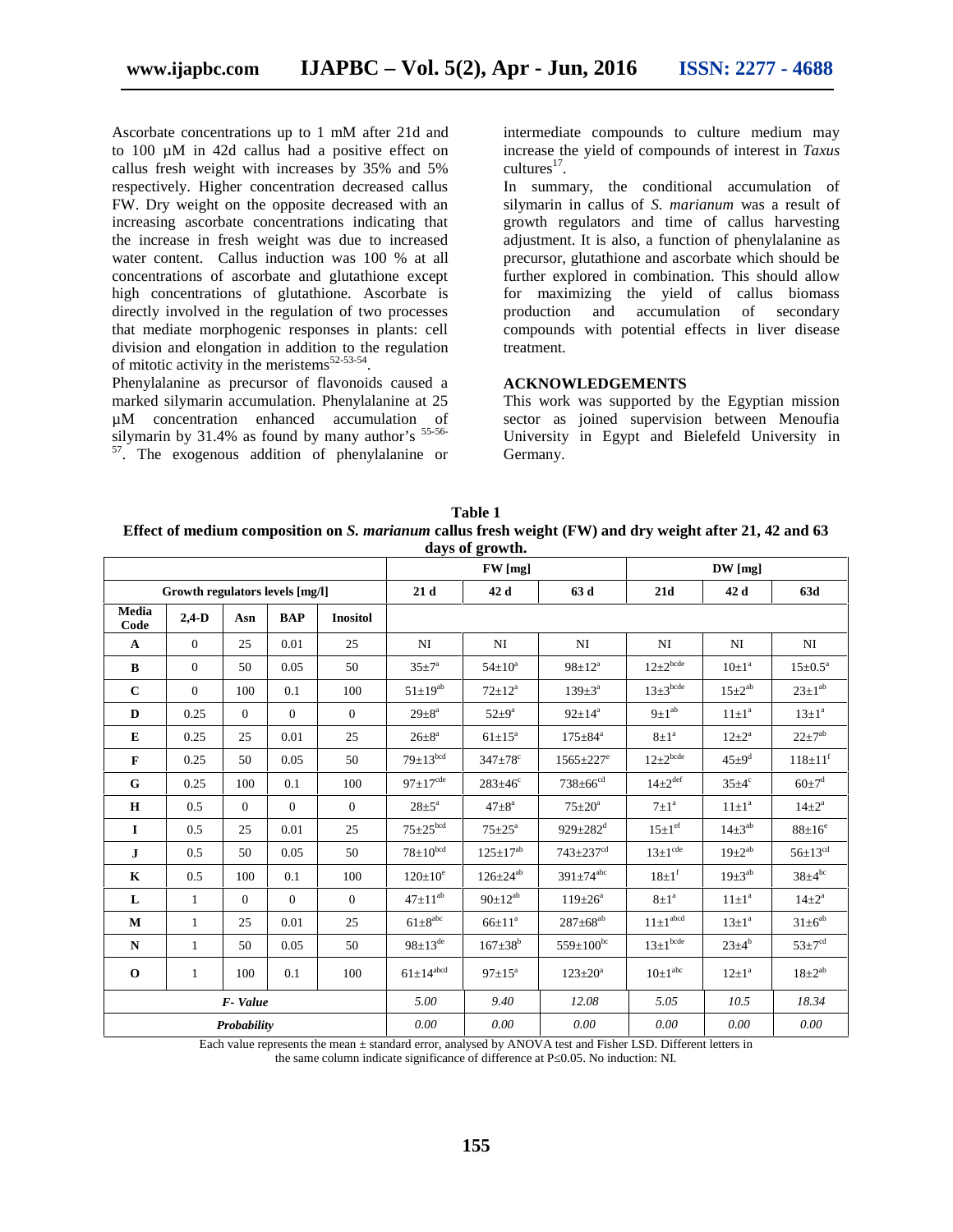|              |              |          |                                 |                 |                          | 63 days of growth          |                               |                                 |                               |                                 |
|--------------|--------------|----------|---------------------------------|-----------------|--------------------------|----------------------------|-------------------------------|---------------------------------|-------------------------------|---------------------------------|
|              |              |          |                                 |                 |                          | $GR[% d-1]$                |                               |                                 | $V$ [cm <sup>3</sup> ]        |                                 |
|              |              |          | Growth regulators levels [mg/l] |                 | 21day                    | 42day                      | 63day                         | $21$ day                        | 42 day                        | 63 day                          |
| Media code   | $2,4-D$      | Asn      | <b>BAP</b>                      | <b>Inositol</b> |                          |                            |                               |                                 |                               |                                 |
| $\mathbf{A}$ | $\mathbf{0}$ | 25       | 0.01                            | 25              | NI                       | NI                         | NI                            | NI                              | NI                            | NI                              |
| B            | $\mathbf{0}$ | 50       | 0.05                            | 50              | $15\pm3^{ab}$            | $3 \pm 0.3^{\text{a}}$     | $3.8 \pm 0.7$ <sup>ab</sup>   | $0.08 \pm 0.01^a$               | $0.18 \pm 0.03^{\text{a}}$    | $0.166 \pm 0.02^a$              |
| $\mathbf{C}$ | $\mathbf{0}$ | 100      | 0.1                             | 100             | $16\pm8^{ab}$            | $8 \pm 1.0^{ab}$           | $3.3{\pm}1.8^{\rm abc}$       | $0.09 \pm 0.02$ <sup>ab</sup>   | $0.15 \pm 0.03^{\text{a}}$    | $0.25 \pm 0.03$ <sup>ab</sup>   |
| D            | 0.25         | $\Omega$ | $\Omega$                        | $\mathbf{0}$    | $12 \pm 1^a$             | $4\pm 0.6^{\text{a}}$      | $3.7 \pm 0.6^{\overline{ab}}$ | $0.08 \pm 0.01$ <sup>a</sup>    | $0.15 \pm 0.02^a$             | $0.15 \pm 0.02^a$               |
| ${\bf E}$    | 0.25         | 25       | 0.01                            | 25              | $17\pm9^{ab}$            | $8\pm0.7$ <sup>ab</sup>    | $4.4 \pm 0.5^{\mathrm{abcd}}$ | $0.09 \pm 0.02$ <sup>ab</sup>   | $0.16 \pm 0.04$ <sup>a</sup>  | $0.183 \pm 0.04^a$              |
| $\mathbf F$  | 0.25         | 50       | 0.05                            | 50              | $50 \pm 12^{de}$         | $12{\pm}0.3^f$             | $10.8 \pm 2.3$ <sup>f</sup>   | $0.13 \pm 0.02$ <sup>abcd</sup> | $0.38 \pm 0.07$ <sup>c</sup>  | $1.53 \pm 0.2$ <sup>f</sup>     |
| G            | 0.25         | 100      | 0.1                             | 100             | $48 \pm 13^{\text{cde}}$ | $10 \pm 1.5$ <sup>ef</sup> | $7.7 \pm 1.5^e$               | $0.17 \pm 0.02^{\text{cdef}}$   | $0.40 \pm 0.07$ <sup>c</sup>  | $0.6 \pm 0.06^{\rm cd}$         |
| $\mathbf H$  | 0.5          | $\theta$ | $\Omega$                        | $\theta$        | $16\pm6^{ab}$            | $5\pm0.7$ <sup>ab</sup>    | $-0.5 \pm 0.4$ <sup>a</sup>   | $0.08 \pm 0.01$ <sup>a</sup>    | $0.12 \pm 0.02^a$             | $0.2 \pm 0.04^a$                |
| I            | 0.5          | 25       | 0.01                            | 25              | $37\pm14^{\text{bcde}}$  | $1 \pm 1.8$ <sup>ab</sup>  | $19.1 \pm 3.0^{\text{de}}$    | $0.20 \pm 0.00$ <sup>ef</sup>   | $0.14 \pm 0.04$ <sup>a</sup>  | $0.966 \pm 0.2$ <sup>e</sup>    |
| J            | 0.5          | 50       | 0.05                            | 50              | $53 \pm 7^{\text{de}}$   | $2\pm 0.3^{\text{abcd}}$   | $2.7 \pm 0.5$ <sup>abcd</sup> | $0.20 \pm 0.03$ <sup>ef</sup>   | $0.22 \pm 0.02$ <sup>ab</sup> | $0.8 \pm 0.2$ <sup>de</sup>     |
| $\bf K$      | 0.5          | 100      | 0.1                             | 100             | $58\pm6^\circ$           | $5 \pm 0.8$ cde            | $5.0 \pm 3.2$ <sup>cde</sup>  | $0.18 \pm 0.02$ <sup>def</sup>  | $0.17 \pm 0.03^{\text{a}}$    | $0.45 \pm 0.03$ <sup>abc</sup>  |
| L            | 1            | $\Omega$ | $\Omega$                        | $\theta$        | $25\pm4^{\text{abc}}$    | $4\pm 0.2^{a\overline{b}}$ | $-1.1 \pm 0.4$ <sup>ab</sup>  | $0.15 \pm 0.02^{\text{bcde}}$   | $0.13 \pm 0.02^a$             | $0.166 \pm 0.03^a$              |
| M            | $\mathbf{1}$ | 25       | 0.01                            | 25              | $39 \pm 5$ bcde          | $10 \pm 1.3^{\text{de}}$   | $2.8 \pm 0.5^{bcd}$           | $0.13 \pm 0.03^{\text{abcd}}$   | $0.13 \pm 0.02^a$             | $0.333 \pm 0.05$ <sup>abc</sup> |
| ${\bf N}$    |              | 50       | 0.05                            | 50              | $57 \pm 9^e$             | $2\pm0.7$ <sup>bcd</sup>   | $16.8 \pm 5.6^e$              | $0.22 \pm 0.03$ <sup>f</sup>    | $0.30 \pm 0.04$ <sup>bc</sup> | $0.566 \pm 0.07$ bcd            |
| $\mathbf 0$  | 1            | 100      | 0.1                             | 100             | $33 \pm 11^{abcd}$       | $4\pm0.3^{\text{abc}}$     | $3.9 \pm 1.2$ <sup>abcd</sup> | $0.12 \pm 0.03^{\text{abc}}$    | $0.18 \pm 0.03$ <sup>a</sup>  | $0.166 \pm 0.02^a$              |
|              |              | F-Value  |                                 |                 | 3.9                      | 4.1                        | 11.1                          | 5.5                             | 6.0                           | 11.3                            |
| Probability  |              |          |                                 |                 | 0.00                     | 0.00                       | 0.00                          | 0.00                            | 0.00                          | 0.00                            |

**Table 2 Effect of medium composition on** *S. marianum* **callus growth rate (GR) and callus volume (V) after 21, 42 and**

. Each value represents the mean ± standard error, analysed by ANOVA test and Fisher LSD. Different letters in the same column indicate significance of difference at P 0.05. No induction: NI.

| <b>Table3</b>                                                                                                  |
|----------------------------------------------------------------------------------------------------------------|
| Effect of medium composition on S. <i>marianum</i> callus relative water content (RWC) and callus bulk density |
| $(CBD)$ after 21, 42 and 63 days of growth.                                                                    |

|              |                |          |            |                                 | RWC $[%]$                    |                             |                              | $\text{CBD}$ [mg/cm <sup>3</sup> ] |                              |                              |  |
|--------------|----------------|----------|------------|---------------------------------|------------------------------|-----------------------------|------------------------------|------------------------------------|------------------------------|------------------------------|--|
|              |                |          |            | Growth regulators levels [mg/l] | 21day                        | 42day                       | 63day                        | 21 day                             | 42 day                       | 63 day                       |  |
| Media code   | $2,4-D$        | Asn      | <b>BAP</b> | <b>Inositol</b>                 |                              |                             |                              |                                    |                              |                              |  |
| $\mathbf{A}$ | $\overline{0}$ | 25       | 0.01       | 25                              | NI                           | NI                          | NI                           | NI                                 | NI                           | NI                           |  |
| $\bf{B}$     | $\overline{0}$ | 50       | 0.05       | 50                              | $193 \pm 22^{\text{a}}$      | $434 \pm 70^{abc}$          | $568 \pm 62^{abc}$           | $158 \pm 15^8$                     | $55 \pm 9^a$                 | $88 \pm 13^{ab}$             |  |
| $\mathbf{C}$ | $\Omega$       | 100      | 0.1        | 100                             | $307 \pm 42^{ab}$            | $373 \pm 27^{\rm a}$        | $513 \pm 114^{ab}$           | $136 \pm 14$ <sup>fg</sup>         | $101 \pm 16^{de}$            | $91\pm8^{ab}$                |  |
| D            | 0.25           | $\Omega$ | $\Omega$   | $\Omega$                        | $211 \pm 43^a$               | $357 + 44^a$                | $588 \pm 62^{abc}$           | $112 \pm 12^{ef}$                  | $76 \pm 9$ <sup>abc</sup>    | $89 \pm 15^{ab}$             |  |
| ${\bf E}$    | 0.25           | 25       | 0.01       | 25                              | $249 \pm 65^{ab}$            | $421 \pm 47^{ab}$           | $684\pm79^{\rm abc}$         | $82{\pm}20^{\text{cde}}$           | $74 \pm 16$ <sup>abcde</sup> | $122 \pm 13^{ab}$            |  |
| $\mathbf F$  | 0.25           | 50       | 0.05       | 50                              | $545 \pm 44^{\overline{de}}$ | $681 \pm 44$ <sup>def</sup> | $1225 \pm 83^8$              | $91 \pm 5$ bcde                    | $116\pm15^\circ$             | $77 \pm 12^{ab}$             |  |
| G            | 0.25           | 100      | 0.1        | 100                             | $584 \pm 72^{\overline{de}}$ | $708 \pm 65$ <sup>ef</sup>  | $1133 \pm 39$ <sup>fg</sup>  | $85 \pm 10^{abcde}$                | $88\pm4^{\rm abcde}$         | $100 \pm 11^{ab}$            |  |
| H            | 0.5            | $\Omega$ | $\Omega$   | $\mathbf{0}$                    | $305\pm49$ <sup>abc</sup>    | $321 \pm 44^a$              | $453 \pm 57^{\rm a}$         | $84 \pm 10^{bcde}$                 | $96 \pm 9$ bcde              | $68 \pm 19^{ab}$             |  |
|              | 0.5            | 25       | 0.01       | 25                              | $386 \pm 160^{bcd}$          | $452 \pm 57^{ab}$           | $956 \pm 189$ <sup>de</sup>  | $77 \pm 5$ <sup>abcd</sup>         | $95 \pm 12^{\text{cde}}$     | $91 \pm 54^{\overline{b}}$   |  |
| $\mathbf{J}$ | 0.5            | 50       | 0.05       | 50                              | $483 \pm 44$ <sup>cd</sup>   | $552 \pm 25^{bcd}$          | $1223 \pm 148^{\rm eff}$     | $67 \pm 7$ <sup>abc</sup>          | $88\pm4^{\text{abcde}}$      | $70 + 8^{\rm a}$             |  |
| $\mathbf K$  | 0.5            | 100      | 0.1        | 100                             | $566 \pm 41^{\text{de}}$     | $580 \pm 35$ <sup>cde</sup> | $920 \pm 94$ <sup>def</sup>  | $98 \pm 13^{\text{de}}$            | $111 \pm 9^e$                | $85 \pm 3^{ab}$              |  |
| L            |                | $\Omega$ | $\Omega$   | $\Omega$                        | $502 \pm 87$ <sup>cd</sup>   | $718 \pm 110^{f}$           | $757 \pm 66^{bcd}$           | $52\pm4^{\mathrm{a}}$              | $83 \pm 8$ abcd              | $83 \pm 15^{ab}$             |  |
| M            |                | 25       | 0.01       | 25                              | $479 \pm 61$ <sup>cd</sup>   | $395 \pm 41^{\circ}$        | $840 \pm 82$ <sup>cd</sup>   | $84 \pm 16$ <sup>cde</sup>         | $100 \pm 11^{\text{cde}}$    | $92 + 9^{ab}$                |  |
| N            |                | 50       | 0.05       | 50                              | $685 \pm 59^{\circ}$         | $641 \pm 52$ <sup>def</sup> | $962 \pm 58$ <sup>defg</sup> | $58 + 5^{ab}$                      | $75 \pm 6^{ab}$              | $93 \pm 9^{ab}$              |  |
| $\mathbf 0$  |                | 100      | 0.1        | 100                             | $524 \pm 66$ <sup>cd</sup>   | $684 \pm 78$ <sup>def</sup> | $583 \pm 87^{abc}$           | $84 \pm 11$ <sup>cde</sup>         | $67 \pm 12^{abc}$            | $108 \pm 14^{a\overline{b}}$ |  |
| F-Value      |                |          |            |                                 | 5.13                         | 7.10                        | 7.06                         | 6.6                                | 2.5                          | 0.73                         |  |
| Probability  |                |          |            |                                 | 0.00                         | 0.00                        | 0.00                         | 0.00                               | 0.00                         | 0.72                         |  |

Each value represents the mean ± standard error, analysed by ANOVA test and Fisher LSD. Different letters

in the same column indicate significance of difference at P≤0.05. No induction: NI.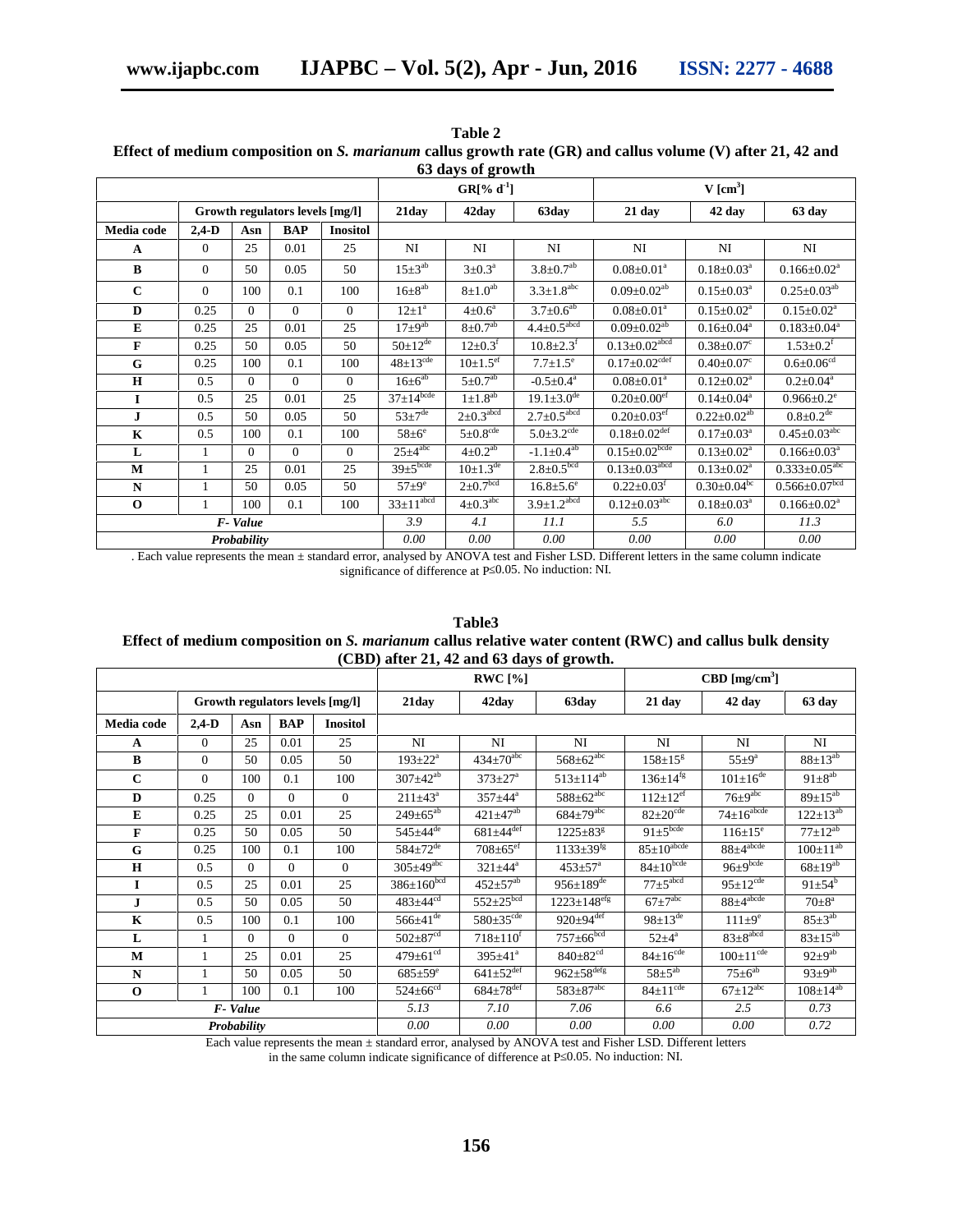|              |          |          |            |                                | $\alpha$ cutting (GKFC) and growth rate arter second cutting (GKSC). |                             |            |                         |                         |                              |
|--------------|----------|----------|------------|--------------------------------|----------------------------------------------------------------------|-----------------------------|------------|-------------------------|-------------------------|------------------------------|
|              |          |          |            | Growth regulators level [mg/l] | PCI                                                                  | <b>DCI</b>                  | <b>MFC</b> | <b>MSC</b>              | <b>GRFC</b>             | <b>GRSC</b>                  |
|              |          |          |            |                                | [%]                                                                  | [day]                       | [%]        | [%]                     | $[%d-1]$                | $[%d-1]$                     |
| Media        | $2,4-D$  | Asn      | <b>BAP</b> | <b>Inositol</b>                |                                                                      |                             |            |                         |                         |                              |
| Code         |          |          |            |                                |                                                                      |                             |            |                         |                         |                              |
| $\mathbf{A}$ | $\theta$ | 25       | 0.01       | 25                             | NI                                                                   | NI                          | NI         | NI                      | NI                      | NI                           |
| B            | $\Omega$ | 50       | 0.05       | 50                             | $62\pm5$ <sup>b</sup>                                                | $21 \pm 0.6$ <sup>f</sup>   | $0\pm 0$   | $0 \pm 0^{\text{a}}$    | $10\pm1^{\rm abc}$      | $0.3 \pm 0.1^a$              |
| $\mathbf{C}$ | $\Omega$ | 100      | 0.1        | 100                            | $83 \pm 1$ <sup>cd</sup>                                             | $31 \pm 1.5^8$              | $0\pm 0$   | $0\pm 0^{\text{a}}$     | $13 \pm 1$ <sup>c</sup> | $5.5 \pm 1$ <sup>e</sup>     |
| D            | 0.25     | $\theta$ | $\Omega$   | $\overline{0}$                 | $28 \pm 1^a$                                                         | $18 \pm 1.2^{\text{de}}$    | $0\pm 0$   | $0\pm 0^{\text{a}}$     | $6\pm1^{\rm abc}$       | $0.1 \pm 0.1^a$              |
| E            | 0.25     | 25       | 0.01       | 25                             | $63+2^b$                                                             | $19 \pm 1.2$ <sup>ef</sup>  | $0\pm 0$   | $0 \pm 0^{\text{a}}$    | $16\pm9$ <sup>d</sup>   | $1.4 \pm 0.6$ <sup>abc</sup> |
| $\mathbf{F}$ | 0.25     | 50       | 0.05       | 50                             | $83 \pm 1$ <sup>cd</sup>                                             | $10\pm1.2^{\rm a}$          | $0\pm 0$   | $0 \pm 0^{\text{a}}$    | $12\pm1^{bc}$           | $3.4 \pm 0.7$ <sup>d</sup>   |
| G            | 0.25     | 100      | 0.1        | 100                            | $97 \pm 1^{f}$                                                       | $10\pm 0.6^{\rm a}$         | $0\pm 0$   | $0\pm 0^{\rm a}$        | $5\pm0.6^{\text{ab}}$   | $0.8 \pm 0.1^a$              |
| $\mathbf H$  | 0.5      | $\Omega$ | $\Omega$   | $\overline{0}$                 | $74\pm3$ <sup>c</sup>                                                | $16 \pm 1.0$ bcd            | $0\pm 0$   | $50\pm3^{\circ}$        | $8\pm3^{\rm abc}$       | $-0.2 \pm 0.3^{\text{a}}$    |
| $\bf{I}$     | 0.5      | 25       | 0.01       | 25                             | $60+7^b$                                                             | $15 \pm 0.0^{\rm bc}$       | $0\pm 0$   | $0\pm0^{\mathrm{a}}$    | $7+1$ <sup>abc</sup>    | $3.1 \pm 1^{cd}$             |
| J            | 0.5      | 50       | 0.05       | 50                             | $100 \pm 0^{\text{t}}$                                               | $14\pm0.6^{\circ}$          | $0\pm 0$   | $0 \pm 0^{\text{a}}$    | $3 \pm 0.6^{\circ}$     | $3.2 \pm 0.9^{cd}$           |
| $\mathbf K$  | 0.5      | 100      | 0.1        | 100                            | $99+1$ <sup>f</sup>                                                  | $14\pm0.0^{\rm b}$          | $0\pm 0$   | $0\pm 0^{\rm a}$        | $5\pm0.9^{ab}$          | $3\pm0.9$ <sub>bcd</sub>     |
| L            |          | $\Omega$ | $\Omega$   | $\theta$                       | $86 \pm 2^{de}$                                                      | $10\pm 0.6^{\rm a}$         | $0\pm 0$   | $17 \pm 0.7^{\text{a}}$ | $6\pm1^{ab}$            | $-0.5 \pm 0.4^a$             |
| M            |          | 25       | 0.01       | 25                             | $86 \pm 3^{\text{de}}$                                               | $14\pm0.6^{\rm b}$          | $0\pm 0$   | $0 \pm 0^{\text{a}}$    | $4\pm1^{ab}$            | $1.1 \pm 0.2$ <sup>abc</sup> |
| $\mathbf N$  |          | 50       | 0.05       | 50                             | $92+2$ <sup>ef</sup>                                                 | $15 \pm 0.0^{\rm bc}$       | $0\pm 0$   | $0 \pm 0^{\text{a}}$    | $7\pm1^{\rm abc}$       | $0.8 \pm 0.3^{ab}$           |
| $\mathbf 0$  |          | 100      | 0.1        | 100                            | $100 \pm 0^{\rm f}$                                                  | $17\pm0.6^{\overline{cde}}$ | $0\pm 0$   | $50 \pm 2$ <sup>c</sup> | $3 \pm 0.5^{\text{a}}$  | $-0.7 \pm 0.7$ <sup>a</sup>  |
|              |          |          |            |                                |                                                                      | Statistical analysis        |            |                         |                         |                              |
|              |          | F-Value  |            |                                | 52.3                                                                 | 46.0                        | 0.0        | 351.6                   | 3.6                     | 6.8                          |
| Probability  |          |          |            |                                | 0.00                                                                 | 0.00                        | 0.00       | 0.00                    | 0.00                    | $0.00\,$                     |

**Table 4 Effect of media composition on percentage of callus induction (PCI), day until callus induction (DCI), mortality of callus after first cutting (MFC), mortality after second cutting (MSC), growth rate after first cutting (GRFC) and growth rate after second cutting (GRSC).**

Each value represents the mean ± SE and is assigned to statistical groups byANOVA test and Fisher LSD. Similar letters in the same column are not significantly varied at P 0.05. No induction: NI.

|                    |              |             |                              |                 | amino acids/protein ratio after 63 day of callus growth. |                                |                                 |
|--------------------|--------------|-------------|------------------------------|-----------------|----------------------------------------------------------|--------------------------------|---------------------------------|
|                    |              |             | Growth regulators level mg/L |                 | <b>Soluble Protein</b><br>[mg/g dw]                      | Amino acids<br>[mg/g dw]       | Amino acids/Protein<br>ratio    |
| <b>Media</b> codes | $2,4-D$      | Asn         | <b>BAP</b>                   | <b>Inositol</b> |                                                          |                                |                                 |
| A                  | $\Omega$     | 25          | 0.01                         | 25              | NI                                                       | NI                             | NI                              |
| $\bf{B}$           | $\Omega$     | 50          | 0.05                         | 50              | $25 \pm 1.5^c$                                           | $3.6 \pm 0.14^{ab}$            | $0.141\pm0.01^{\rm abc}$        |
| $\mathbf C$        | $\Omega$     | 100         | 0.1                          | 100             | $35 \pm 0.7$ <sup>f</sup>                                | $5.0 \pm 0.33$ <sup>efg</sup>  | $0.144 \pm 0.01$ <sup>abc</sup> |
| D                  | 0.25         | $\Omega$    | $\Omega$                     | $\Omega$        | $24 \pm 1.6^c$                                           | $3.6 \pm 0.10^{ab}$            | $0.152 \pm 0.01$ bcd            |
| ${\bf E}$          | 0.25         | 25          | 0.01                         | 25              | $33 \pm 0.4$ ef                                          | $4.9 \pm 0.14$ <sup>efg</sup>  | $0.151 \pm 0.0^{bcd}$           |
| F                  | 0.25         | 50          | 0.05                         | 50              | $26 \pm 1.3$ <sup>cd</sup>                               | $3.2 \pm 0.08^a$               | $0.120 \pm 0.0^a$               |
| G                  | 0.25         | 100         | 0.1                          | 100             | $12{\pm}1.0^a$                                           | $4.4 \pm 0.14^{cd}$            | $0.360 \pm 0.02$ <sup>h</sup>   |
| $\mathbf H$        | 0.5          | $\Omega$    | $\Omega$                     | $\Omega$        | $32 \pm 1.2^e$                                           | $4.0 \pm 0.09^{\overline{bc}}$ | $0.127\pm0.01^{\rm ab}$         |
| I                  | 0.5          | 25          | 0.01                         | 25              | $34 \pm 0.7$ <sup>f</sup>                                | $5.1 \pm 0.12^{fg}$            | $0.147 \pm 0.0$ <sup>abcd</sup> |
| J                  | 0.5          | 50          | 0.05                         | 50              | $24 \pm 1.2^c$                                           | $3.8 \pm 0.11^b$               | $0.157 \pm 0.0^{\rm cde}$       |
| $\mathbf K$        | 0.5          | 100         | 0.1                          | 100             | $25 \pm 0.4^c$                                           | $4.7 \pm 0.31^{\text{def}}$    | $0.184 \pm 0.01^e$              |
| L                  |              | $\Omega$    | $\Omega$                     | $\Omega$        | $26 \pm 0.3^c$                                           | $5.7 \pm 0.32^h$               | $0.220 \pm 0.01$ <sup>f</sup>   |
| M                  | $\mathbf{1}$ | 25          | 0.01                         | 25              | $18 \pm 0.6^{\rm b}$                                     | $4.5 \pm 0.14$ <sup>cde</sup>  | $0.246 \pm 0.01$ <sup>g</sup>   |
| $\mathbf N$        |              | 50          | 0.05                         | 50              | $29 \pm 0.4$ <sup>d</sup>                                | $5.0 \pm 0.17$ <sup>efg</sup>  | $0.174 \pm 0.01$ <sup>de</sup>  |
| $\Omega$           |              | 100         | 0.1                          | 100             | $21 \pm 0.8^{\rm b}$                                     | $5.4 \pm 0.08$ <sup>gh</sup>   | $0.260 \pm 0.01$ <sup>g</sup>   |
| <b>Seeds</b>       | $\Omega$     | $\Omega$    | $\Omega$                     | $\Omega$        | $40+0.9$                                                 | $2.5 \pm 0.19$                 | $0.063 \pm 0.01$                |
|                    |              |             |                              |                 | Statistical analysis                                     |                                |                                 |
|                    |              | F-value     |                              |                 | 55.4                                                     | 23.2                           | 58.2                            |
|                    |              | Probability |                              |                 | 0.00                                                     | 0.00                           | 0.00                            |

**Table 5 Effect of medium concentrations on callus constituents silymarin, total soluble protein, amino acids and**

Each value represents the mean  $\pm$  SE and is assigned to statistical groups by ANOVA test and fisher LSD. Similar letters in the same column are not significantly varied at P 0.05. No callus induction (NI).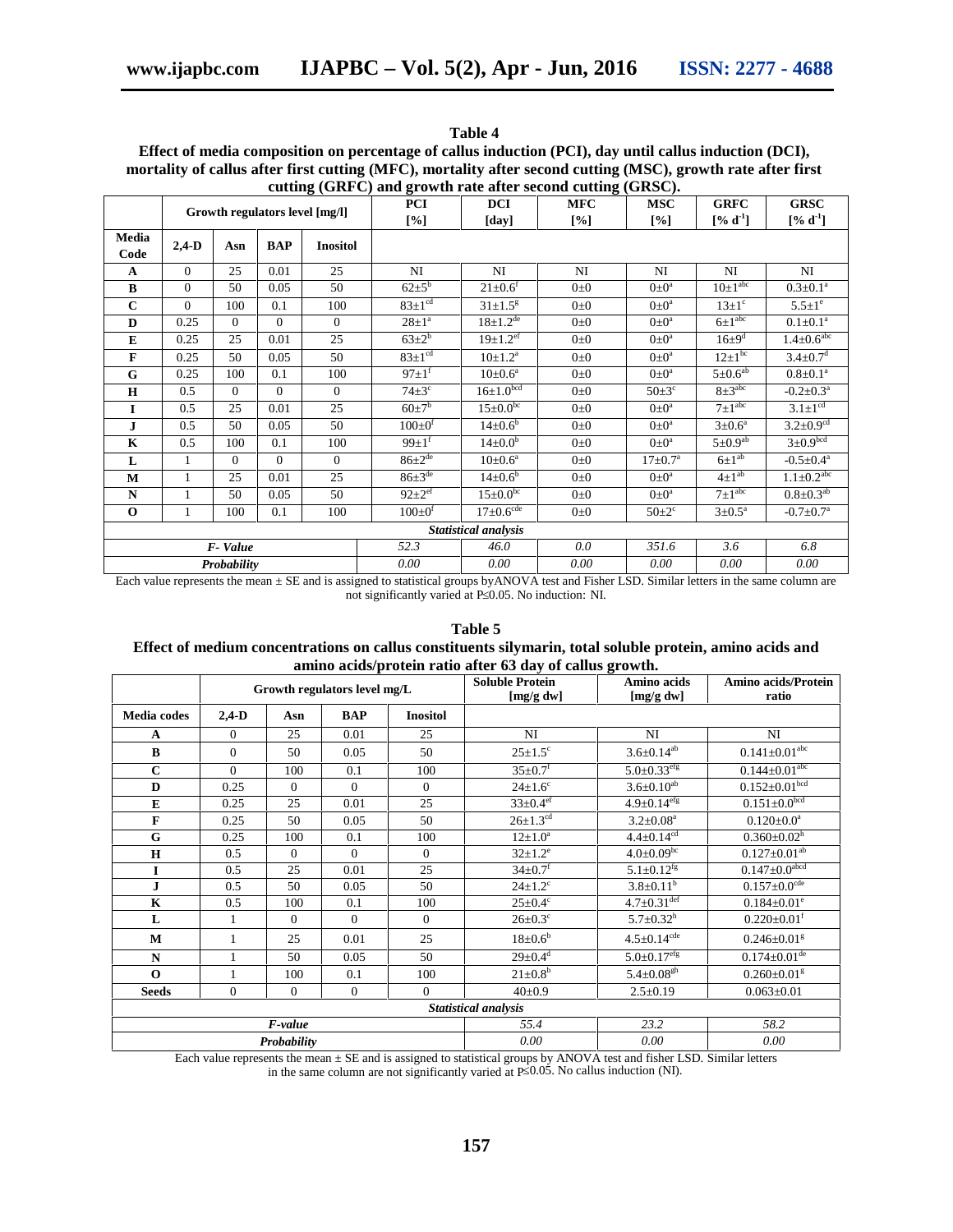|                             |  |                                                                                                                                                                                                                                 | Table 6 |  |                                    |  |        |  |
|-----------------------------|--|---------------------------------------------------------------------------------------------------------------------------------------------------------------------------------------------------------------------------------|---------|--|------------------------------------|--|--------|--|
| $\sim$ $\sim$ $\sim$ $\sim$ |  | $\sim$ . The state of the state of the state of the state of the state of the state of the state of the state of the state of the state of the state of the state of the state of the state of the state of the state of the st |         |  | $\sim$ $\sim$ $\sim$ $\sim$ $\sim$ |  | $\sim$ |  |

| Effect of different concentrations of glutathione and ascorbic acid on growth criteria of S. <i>marianum</i> callus, |
|----------------------------------------------------------------------------------------------------------------------|
| fresh weight (FW), dry weight (DW), relative water content (RWC), growth rate (GR), percentage of callus             |
| induction (PCI) and days until callus induction (DCI) after 21 days.                                                 |

|                  |               |                |             | 21 days          |                |               |               |
|------------------|---------------|----------------|-------------|------------------|----------------|---------------|---------------|
| <b>Elicitors</b> | Conc.<br>[mM] | $FW$ [mg]      | $DW$ [mg]   | RWC [%]          | $GR[% d^{-1}]$ | PCI [%]       | DCI [day]     |
|                  | 0.0           | $402 \pm 24$ b | $37\pm4$ b  | $984 \pm 48$ bc  | $223 \pm 14 b$ | $100\pm0$ b   | $7\pm0.5$ a   |
|                  | 0.1           | $515 \pm 18$ c | $38\pm2$ b  | $1248 \pm 66$ c  | $287 \pm 10$ c | $100\pm0$ b   | $7 \pm 0.5$ a |
| Glutathione      | 0.5           | $179 \pm 22$ a | $24\pm6$ a  | $697+198$ ab     | $84 \pm 13$ a  | $100\pm0$ b   | $7 \pm 0.5$ a |
|                  | 1.0           | $113 + 7a$     | $16\pm2$ a  | $589 \pm 34$ a   | $60\pm4$ a     | $83\pm6$ a    | $7 \pm 0.5$ a |
|                  | 2.0           | $132+14a$      | $17\pm 2$ a | $655 \pm 81$ a   | $70\pm8$ a     | $88\pm3$ a    | $7 \pm 0.5$ a |
|                  | 0.0           | $271 \pm 15$ a | $29\pm1$ ab | $821 \pm 56$ a   | 149 $\pm$ 9 a  | $100\pm0$ a   | $7 \pm 0.5$ a |
|                  | 0.1           | $390+12 h$     | $29\pm1$ ab | $1236+82 h$      | $216\pm7$ b    | $100+0a$      | $7 \pm 0.5$ a |
| Ascorbate        | 0.5           | $360\pm21$ b   | $28\pm2$ ab | $1203 \pm 129 b$ | $199 \pm 12 b$ | $100 \pm 0$ a | $7 \pm 0.5$ a |
|                  | 1.0           | $419\pm23$ b   | $32\pm2 b$  | $1220 \pm 77$ b  | $233 \pm 13 b$ | $100\pm0$ a   | $7 \pm 0.5$ a |
|                  | 2.0           | $296 \pm 31$ a | $26\pm2$ a  | $1027 \pm 81$ ab | $163 \pm 17$ a | $100\pm0$ a   | $7 \pm 0.5$ a |

Each value represents the mean ± standard error from XY experiments. Same letters in the same column indicate lack of significant at P 0.05.

**Table 7**

## **Effect of different concentrations of glutathione and ascorbic acid on contents of silymarin and on growth criteria of** *S. marianum* **callus, fresh weight (FW), dry weight (DW), relative water content (RWC) and growth rate (GR) after 42 days.**

| 42 days          |                               |                |             |                  |                  |                            |  |  |  |  |  |
|------------------|-------------------------------|----------------|-------------|------------------|------------------|----------------------------|--|--|--|--|--|
| <b>Elicitors</b> | Conc.<br>$\lceil$ mM $\rceil$ | FW [mg]        | $DW$ [mg]   | RWC[%]           | $GR[% d^{-1}]$   | <b>Silymarin</b><br>[mg/g] |  |  |  |  |  |
|                  | 0.0                           | $737+61 h$     | $64\pm5$ b  | $1057+49$ ab     | $4.0 \pm 1.3$ a  | $19\pm 2.1ab$              |  |  |  |  |  |
|                  | 0.1                           | $857+104 h$    | 65±5 b      | $1225 \pm 130 b$ | $3.2 \pm 1.1$ a  | $21 \pm 0.4b$              |  |  |  |  |  |
| Glutathione      | 0.5                           | $156 \pm 26$ a | $20\pm 2$ a | $636 \pm 96$ a   | $0.70 \pm 0.8$ a | $19\pm1.6ab$               |  |  |  |  |  |
|                  | 1.0                           | $146 + 38a$    | $18\pm3$ a  | $728 + 352$ ab   | $1.4 \pm 1.9$ a  | $17 + 2.7a$                |  |  |  |  |  |
|                  | 2.0                           | $191 \pm 17$ a | $22+1a$     | $757 + 64$ ab    | $2.1 + 1.1$ a    | $17 + 2.7a$                |  |  |  |  |  |
|                  | 0.0                           | $646\pm40$ b   | $48\pm3$ a  | $1249 \pm 115$ a | $6.6 \pm 1$ c    | $26\pm 3a$                 |  |  |  |  |  |
|                  | 0.1                           | $686\pm43$ b   | $47\pm3$ a  | $1365+105$ a     | $3.6 \pm 0.5$ b  | $26\pm 3a$                 |  |  |  |  |  |
| Ascorbate        | 0.5                           | $461 \pm 64$ a | $41\pm4$ a  | $1036 + 141a$    | $1.3 \pm 1$ ab   | $22\pm 3a$                 |  |  |  |  |  |
|                  | 1.0                           | $489{\pm}56$ a | $39\pm4$ a  | $1144 \pm 150$ a | $0.8 \pm 0.4$ a  | $25\pm 4a$                 |  |  |  |  |  |
|                  | 2.0                           | 491 $\pm$ 34 a | $44\pm3$ a  | $1027 \pm 111$ a | $3.1 \pm 0.5$ b  | $26\pm 2a$                 |  |  |  |  |  |

Each value represents the mean ± standard error from XY experiments. Same letters in the same column indicate lack of significant at P 0.05.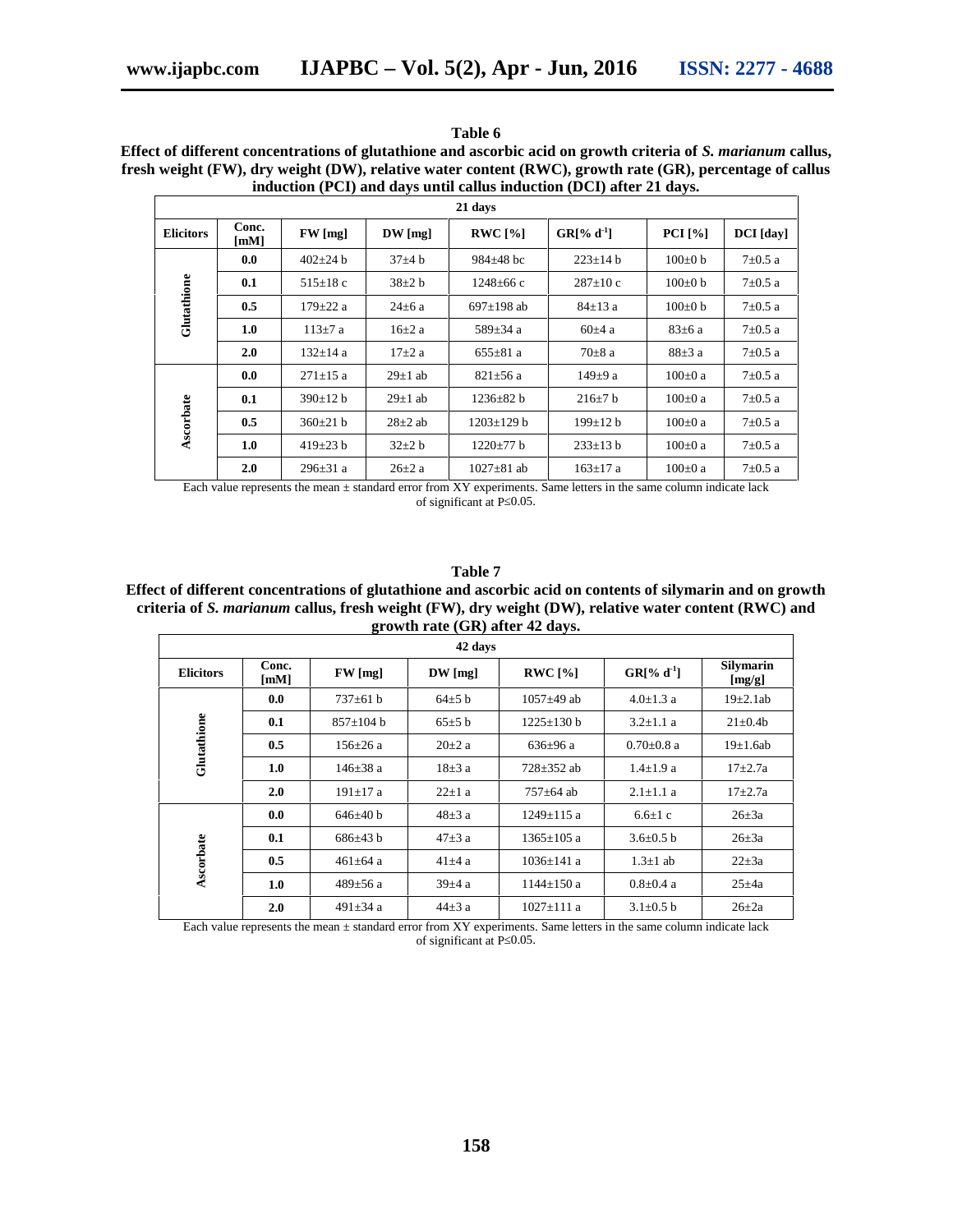

**Fig 1**

**Time [day]**

**The dependency of callus FW, DW, RWC and GR on time of growth regardless of the medium growth regulator composition indicated significant linear relationships.**



**Fig 2 Effect of glutathione and ascorbate supplementation for 42 d on contents of silymarin in** *S. marianum* **callus tissue (cf. table 7).**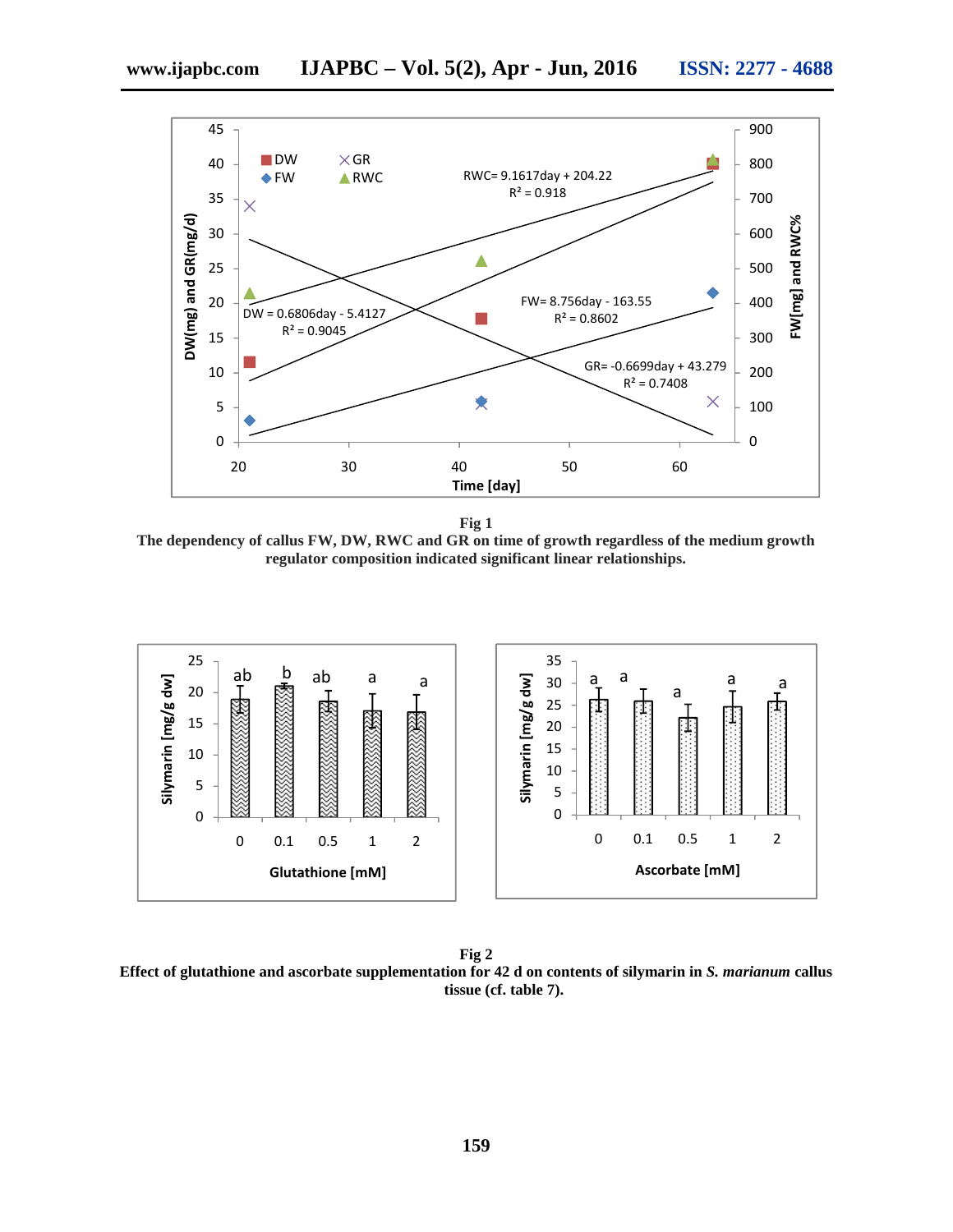

**Fig 3**

**Effect of adding different concentrations of glutathione and ascorbate in callus media for short periods (4, 8, 12 and 16 day) on silymarin content in callus tissue.**



**Effect of adding different concentrations of phenylalanine to the media on silymarin accumulation in** *S. marianum* **callus tissue.**



**Fig 5 Comparison between silymarin with different modifications**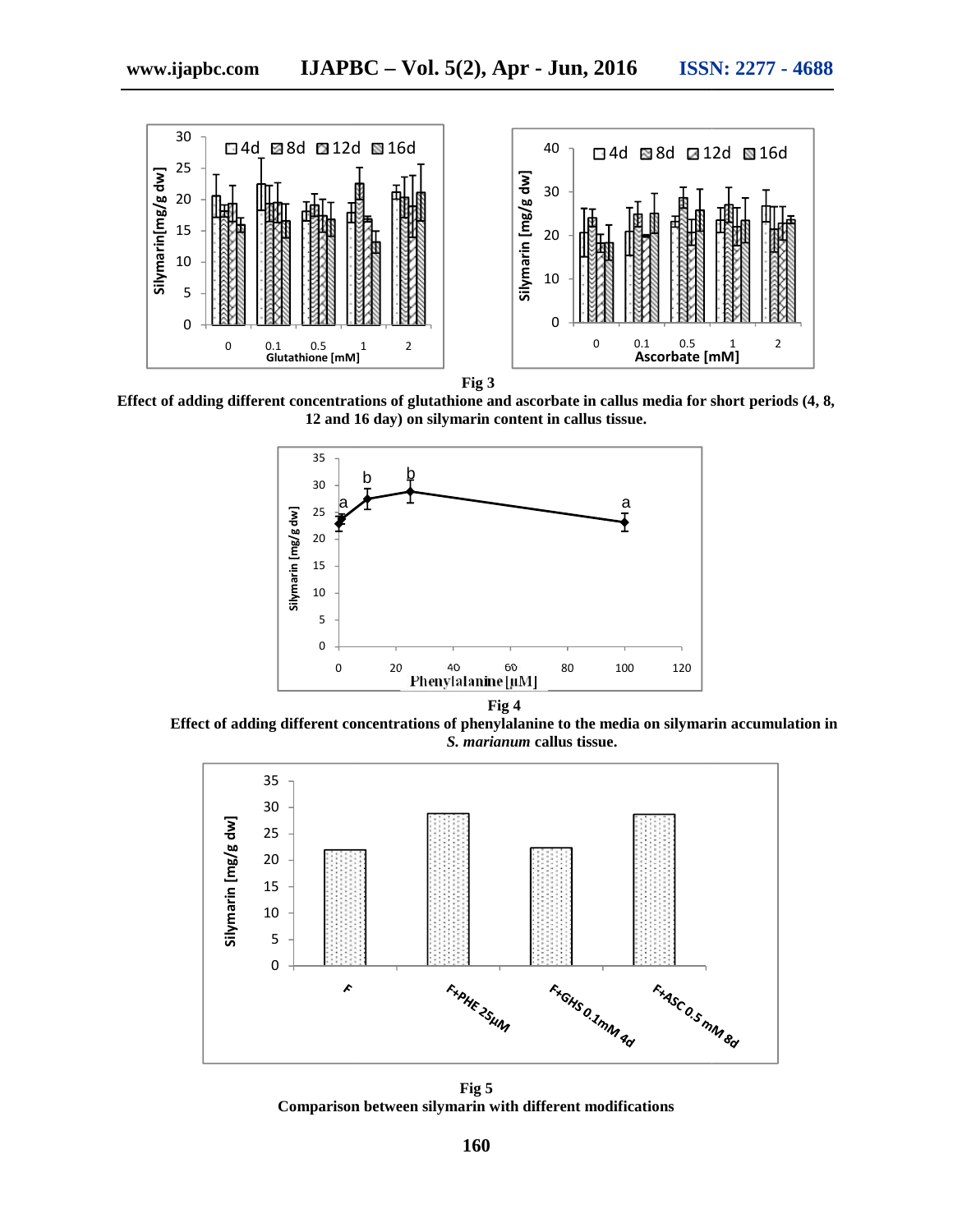#### **REFERENCES**

- 1. Strickland GT. Liver disease in Egypt: hepatitis C superseded schistosomiasis as a result of iatrogenic and biological factors. Hepatol, 2006; 43(5): 915-922.
- 2. Pradhan SC, Girish C. Hepatoprotective herbal drug, silymarin rom experimental pharmacology to clinical medicine. Indi J Med Res, 2006;124(5): 491-504.
- 3. Pepping J. Milk Thistle: *Silybum marianum*. Americ J Health Syst Pharm, 1999; 56(12): 1195-1197.
- 4. Riedel H, Cai Z, Kutuk O, Smetanska I. Obtaining phenolic acids from cell cultures of various Artemisia species. Afric J Biotech, 2010; 9(51): 8805-8809
- 5. Agarwal C, Wadhwa R, Deep G, Biedermann D, Gaák R, K en V, Agarwal R. Anti-cancer efficacy of silybin derivatives - a structure activity relationship. PLoS One, 2013; 8(3): 1- 11.
- 6. Ram G, Bhan MK, Gupta KK, Thaker B, Jamwal U, Pal S. Variability pattern and correlation studies in *Silybum marianum* Gaertn. Fitoterapia, 2005; 76(2): 143-147.
- 7. Abbasi B, Khan M, Mahmood T, Ahmad M, Chaudhary M, Khan M. Shoot regeneration and free-radical scavenging activity in *Silybum marianum* L. Plant Cell Tissue Organ Cult, 2010a; 101(3): 371–376.
- 8. Abbasi BH, Ahmad N, Fazal H, Mahmood T. Conventional and modern propagation techniques in *Piper nigrum*. J. Med. Plant Res, 2010b; 4(1): 7–12.
- 9. Geng S, Ma M, Ye HC, Liu BY, Li GF, Cong K. Effect of ipt gene expression on the physiological and chemical characteristics of *Artemisia annua* L. Plant Sci, 2001; 160(4): 691–698.
- 10. Bonhomme V, Laurain-Matter D, Lacoux J, Fliniaux MA, Jacquin-Dubreuil A. Tropane alkaloid production by hairy roots of Atropabelladona obtained after transformation with Agrobacterium rhizogenes 15834 and Agrobacterium tumefaciens containing rol A, B, C genes only. J Biotechnol, 2000; 81(2-3): 151– 158.
- 11. George EF. Plant Propagation by Tissue Culture. Part 1. The Technology. Exegetics limited, 1993.
- 12. Das S, Jha TB, Jha S. Strategies for improvement of Cashewnut through Tissue Culture. In: Plant Tissue Culture. Islam AS (ed.) Oxford and IBH Publishing Co. Pvt. Ltd, 1996; 1-7.
- 13. Zarate R, Verpoorte R. Strategies for the genetic modification of the medicinal plant Catharanthusroseus (L.) G. Don. Phytochem Rev, 2007; 6(2): 475-491.
- 14. Zhao J, Verpoorte R. Manipulating indole alkaloid production by *Catharanthusroseus* cell cultures in bioreactors: from biochemical processing to metabolic engineering. Phytochem Rev, 2007; 6(2): 435-457.
- 15. Dixon RA. Plant natural products: the molecular genetic basis of biosynthetic diversity. Curr. Opin. Biotech, 1999; 10: 192-197
- 16. RamachandraRao S. Biotechnological production of phyto-pharmaceuticals. J. Biochem. MolBiolBiophys, 2000; 4(2): 73-102.
- 17. Fett-Neto AG, Pennington JJ, Dicosmo F. Effect of white light on taxol and baccatin III. Accumulation in cell cultures of *Taxuscuspidata*Sieb and Zucc. J. Plant Physiol, 1995; 146(5-6): 564- 590.
- 18. Goleniowski M, Trippi VS. Effect of growth medium composition on psilostachyinolides and altamisine production. Plant Cell Tissue Org. Culture, 1999; 56(3): 215-218.
- 19. Wang HQ, Yu JT, Zhong JJ. Significant improvement of taxane production in suspension cultures of *Taxuschinensis*by sucrose feeding strategy. Process Biochem, 1999; 35(5): 479- 483.
- 20. Lee CWT, Shuler ML. The effect of inoculum density and conditioned medium on the production of ajmalcine and catharanthine from immobilized *Catharanthusroseus*cells. Biotech. Bioeng, 2000; 67(1): 61-71.
- 21. Arzani A, Mirodjagh S. Response of durum wheat cultivars to immature embryo culture, callus induction and *in vitro* salt stress. Plant Cell Tissue Organ Culture, 1999; 58(1): 67-72.
- 22. Stoiljkavic ZZ, Petrovic SD, Ilic BS. Examination of localization of silymarin and fatty oil in *Silybum marianum* Gaertn. fruit. CICEQ, 2007; 13(2): 55-59.
- 23. Bradford MM. A rapid and sensitive method for quantitation of microgram quantities of protein utilizing the principle of protein-dye binding. Anal-Biochem, 1976; 72(1-2): 248-254.
- 24. Misra PS, Mertz ET, Glover DV. Studies on corn. proteins. VIII. Free amino acid content of *opaque-*2 double mutants. Cereal Chem, 1975; 52(6): 844-848.
- 25. Bishop ON. *Statistics in Biology*. Longman, Penguin, London, 1983; 56-63.
- 26. Stiuso P, Scognamiglio I, Murolo M, Ferranti P, de Simone C, Rizzo MR, Tuccillo C, Caraglia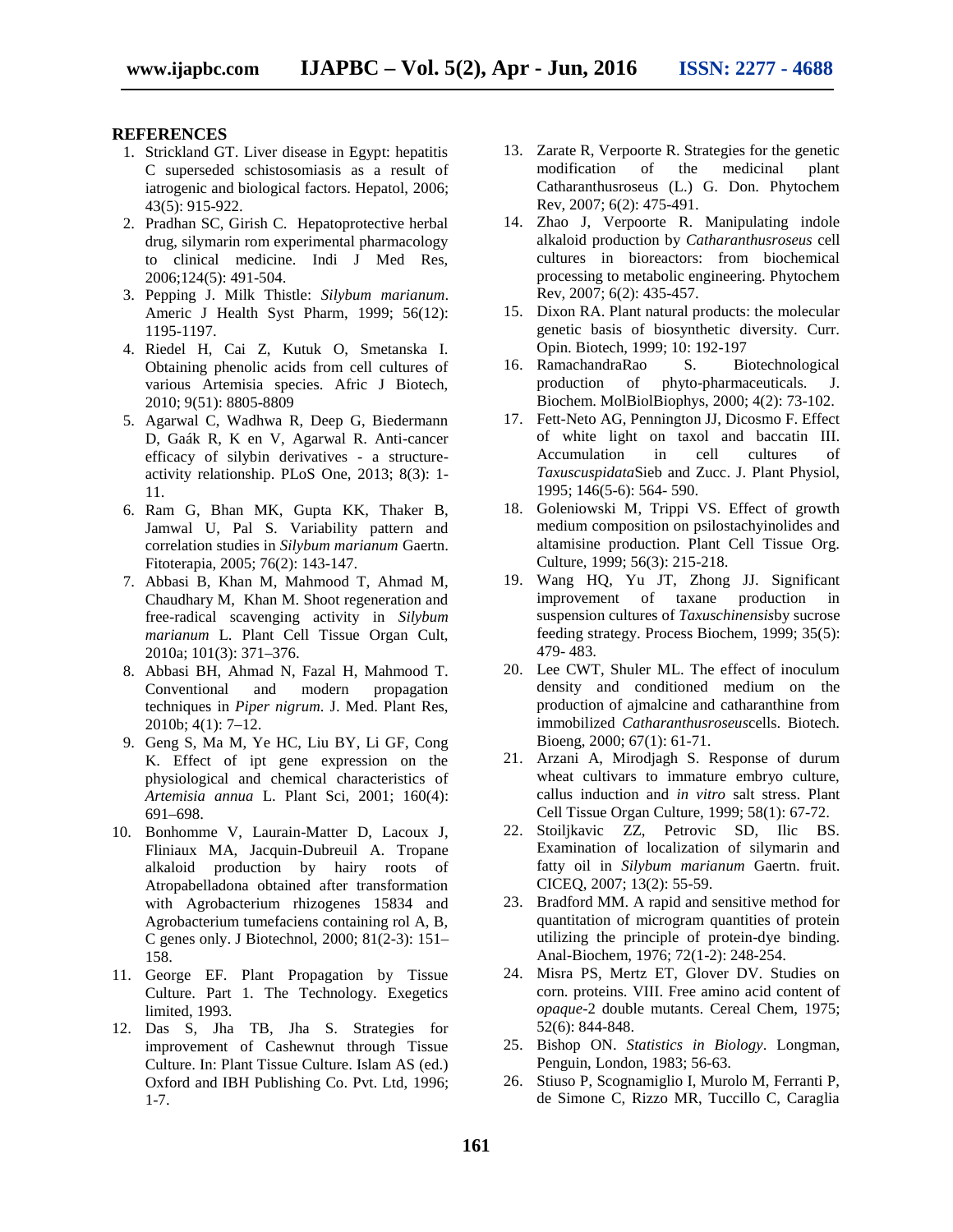M, Loguercio C, Federico A. Serum oxidative stress markers and lipidomic profile to detect NASH patients responsive to an antioxidant treatment: A pilot study. Oxid. Med. Cell Longe, 2014, 169-216.

- 27. Testino G, Leone S, Ansaldi F, Borro P. Silymarin and S-adenosyl-L-methionine (SAMe): Two promising pharmacological agents in case of chronic alcoholic hepathopathy. A review and a point of view. Minerva Gastroenterol. Dietol, 2013; 59(4): 341–356.
- 28. Stafford A, Morris P, Fowler MW. Plant cell biotechnology: a perspective. Enzyme MicrobTechnol, 1986; 8(10): 19–23.
- 29. Namdeo A, Patil S, Fulzele DP. Influence of fungal elicitors on production of Ajmalicine by<br>cell cultures of Catharanthus roseus. cultures of Catharanthusroseus. BiotechnolProgr, 2002; 18(1): 159–162.
- 30. Monemi MB, Kazemitabar SK, Khaniki BG, Yasari E, Sohrevardi F, Pourbagher R. Tissue culture study of the medicinal plant leek (Allium ampeloprasum L.). Int. J. Mol. Cell. Med, 2014; 3(2): 119-125.
- 31. Mordhorst AP, Voerman KJ, Hartog MV, Meijer EA, Vanwent J, Koornneef M, Devries SC. Somatic embryogenesis in *Arabidopsis thaliana* is facilitated by mutations in genes repressing meristematic cell divisions. Genetics, 1998;149(2): 549–563.
- 32. Palmer JS, Radeleff RD. The toxicological effects of certain fungicides and herbicides on sheep and cattle. Annals of the New York Academy of Sciences, 1964; 111(2):729-736
- 33. Benson EE. In vitro plant recalcitrance, an introduction. In Vitro Cell. Dev. Biol. Plant, 2000; 36(3): 141-148.
- 34. Liu MC. Factors affecting induction, Somatic embryogenesis and plant regeneration of calli from culture immature inflourescence of Sugarcane. J Plant Physiol, 1993; 141(6): 714- 720.
- 35. Rabia R, ZertashiaR , Bilal Haider A , Chunzhao L , Mir Ajab k. *Silybum marianum*: adventitious roots induction along with free radical scavenging activity. Journal of Plant Biology Research, 2015; 4(1): 12-21.
- 36. Lee JS, Wang S, Sritubtim S, Chen JG, Ellis BE. Arabidopsis mitogen‐activated protein kinase MPK12 interacts with the MAPK phosphatase IBR5 and regulates auxin signaling. The Plant Journal, 2009; 57(6): 975-985.
- 37. Cui XH, Chakrabarty D, Lee EJ, Paek KY. Production of adventitious roots and secondary metabolites by Hypericumperforatum L. in a

bioreactor. Bioresource technology, 2010; 101(12): 4708-4716.

- 38. Bostock RM, Laine R, Kuc A. Factors affecting the elicitation of sesquterpenoidphytoalexin accumulation by eicosapentaenoic and arachidonic acid in potato. Plant Physiol, 1982; 70(5): 1417–1424.
- 39. Conrath U, Domard A, Kauss H. Chitosan elicited synthesis of callose and of coumarin derivatives in parsley cell suspension cultures. Plant Cell Rep, 1989; 8(3): 152–155.
- 40. Tyler RT, Eilert U, Rijnders COM, Roewe IA, McNabb CK, Kurz WGW. Studies on benzophenanthrid in alkaloid production in elicited cell cultures of *Papaversomniferum*L. In: Kurz,W.G.W. (Ed.), Primary and Secondary Metabolism of Plant Cell Cultures. Springer- Verlag, Berlin, 1989; 200–207.
- 41. Tamari G, Borochov A, Atzorn R, Weiss D. Methyl jasmonate induces pigmentation and flavonoid gene expression in petunia corollas: a possible role in wound response. Physiol Plant, 1995; 94(1), 45–50.
- 42. De Pinto MC, De Gara L. Changes in the ascorbate metabolism of apoplastic and symplastic spaces are associated with cell differentiation. J Exp Bot, 2004; 55(408): 2559– 2569.
- 43. Liso R, Calabrese G, Bitonti MB, Arrigoni O. Relationship between ascorbic acid and cell division. Exp Cell Res, 1984; 150(2): 314–320.
- 44. Liso R, Innocenti AM, Bitonti MB, Arrigoni O. Ascorbic acid induced progression of quiescent centre cells from G1 to S phase. New Phytol, 1988; 110(4): 469–471.
- 45. Potters G, Horemans N, Caubergs RJ, Asard H. Ascorbate and dehydroascorbate influence cell cycle progression in tobacco cell suspension. Plant Physiol, 2000; 124(1):17–20.
- 46. Vernoux T, Wilson RC, Seeley KA, Reichheld J-P, Muroy S, Brown S, Maughan SC, Cobbett CS, Van Montagu M, Inze D, May MJ, Sung ZR. The *ROOT MERISTEMLESS 1/CADMIUM SENSITIVE 2* gene defines a glutathione dependent pathway involved in initiation and maintenance of cell division during postembryonic root development. Plant Cell, 2000; 12(1): 97–109.
- 47. Jiang K, Meng YL, Feldman LJ. Quiescent center formation in maize roots is associated with an auxin-regulated oxidizing environment. Development, 2003; 130(7): 1429–1438.
- 48. Foyer CH, Noctor G. Redox signaling in plants. Antioxid Redox Signal, 2013; 18(16): 2087- 2090.